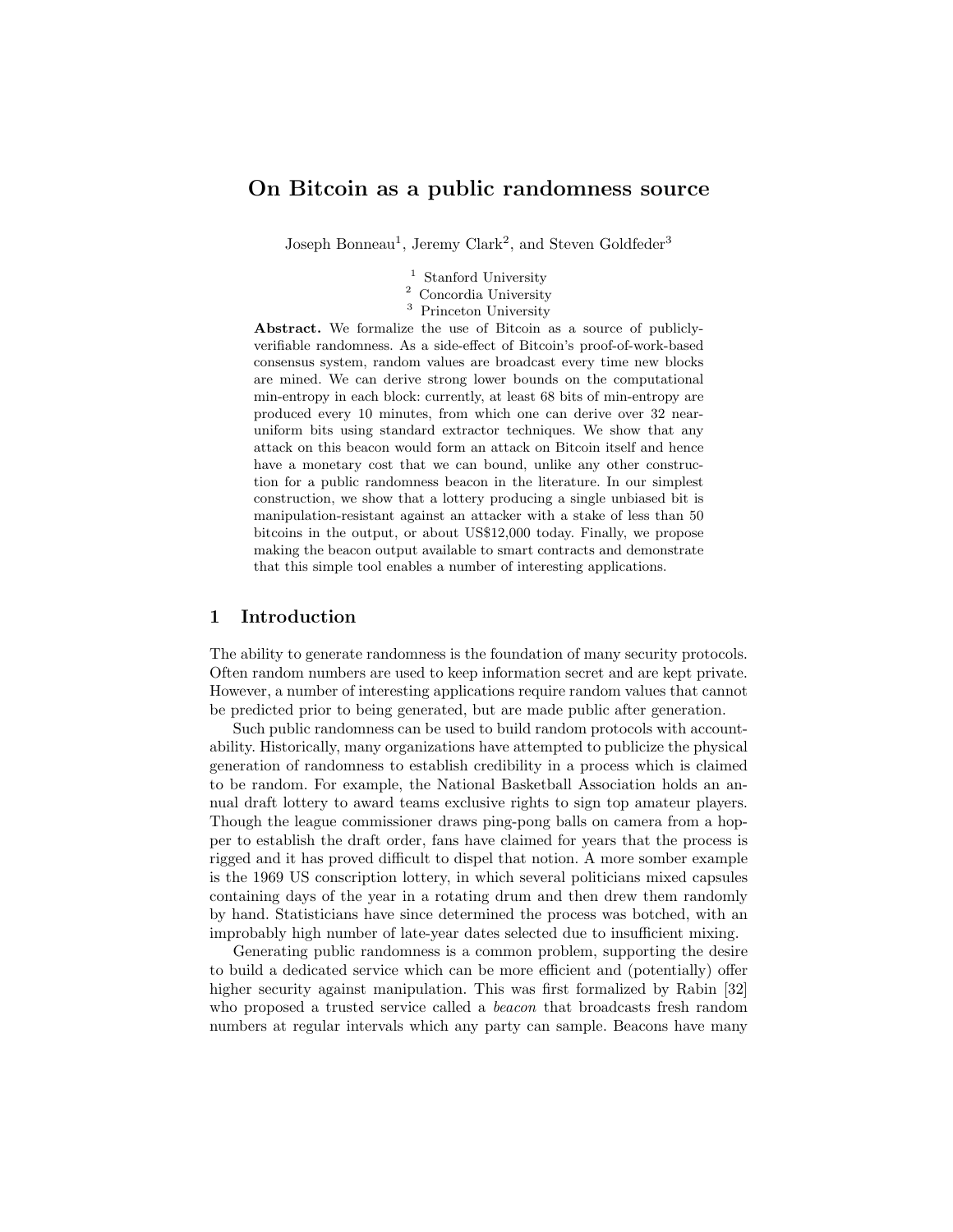potential applications outside of cryptographic protocols, including verifiably selecting lottery winners or choosing precincts to audit after an election.

The use-cases are compelling enough that NIST has developed and hosts a beacon service which currently generates and publishes 512-bits of randomness every minute [\[29\]](#page-17-1). Commercial beacons also exist, such as Random.org, which have been audited and approved for use by gambling regulators. While these services undergo auditing and NIST has published extensive documentation of their apparatus for extracting randomness from quantum-mechanical effects, ultimately these services are trusted third-parties with good reasons to avoid. Random.org openly states that they "buffer" their randomness before publishing it and hence could be in a position to profit from advance knowledge of the beacon output. NIST's reputation has been significantly tarnished by its role in the publication of the Dual Elliptic Curve PRNG standard [\[4\]](#page-16-0), which it has now admitted contained a backdoor [\[19,](#page-17-2) [34\]](#page-17-3). Proprietary beacons may also be unreliable: NIST's beacon was offline during the 2013 US Government shutdown.

For these reasons we would strongly like to construct a decentralized beacon with no trusted parties. There are several proposals for building a beacon from a publicly observable natural process such as meteorological events or cosmic background radiation. Stock market prices are easy to agree on and have been shown to contain a high amount of entropy [\[11\]](#page-16-1). They have even been used to determine random auditing in real elections, including a municipal election in Takoma Park, WA, USA [\[9\]](#page-16-2). However, it remains unclear to what extent financial exchanges are in fact trusted parties which could manipulate the beacon output by subtly altering which prices they announce. Financial data also has limited availability as most exchanges are closed far more often than not.

In this paper, we propose and analyze the construction of a beacon from Bitcoin's central data structure, the block chain [\[26\]](#page-17-4). Several applications have emerged which extract random numbers from Bitcoin, including at least one website, BitcoinMegaLottery [\[1\]](#page-16-3) which attempts to implement a verifiable lottery using Bitcoin blocks.<sup>[4](#page-1-0)</sup> Some Bitcoin-based protocols  $[8, 16, 25]$  $[8, 16, 25]$  $[8, 16, 25]$  already rely on the block chain for randomness, although without any precise security model.

Our central contribution is to formalize the use of Bitcoin as a randomness source and provide precise security guarantees. A Bitcoin-based beacon has a number of advantages due to the decentralization of Bitcoin and the large amount of computational work expended on maintaining the Bitcoin block chain. Bitcoin's cryptographic structure lends itself to a concrete analysis of its entropy and its function as a currency system allows us to directly compute the financial cost of attempting to manipulate the beacon output.

Our work shows that Bitcoin is indeed suitable as a public randomness beacon for applications beyond the Bitcoin-focused protocols in which it has so far been considered. Our primary contribution is defining and analyzing a Bitcoin-based beacon is the first in the literature which requires no trusted parties. We also for-

<span id="page-1-0"></span><sup>4</sup> BitcoinMegaLottery hashes block data as well as IDs assigned to tweets by Twitter. This does not appear secure as there are no guarantees the tweet IDs are generated before the block chain data.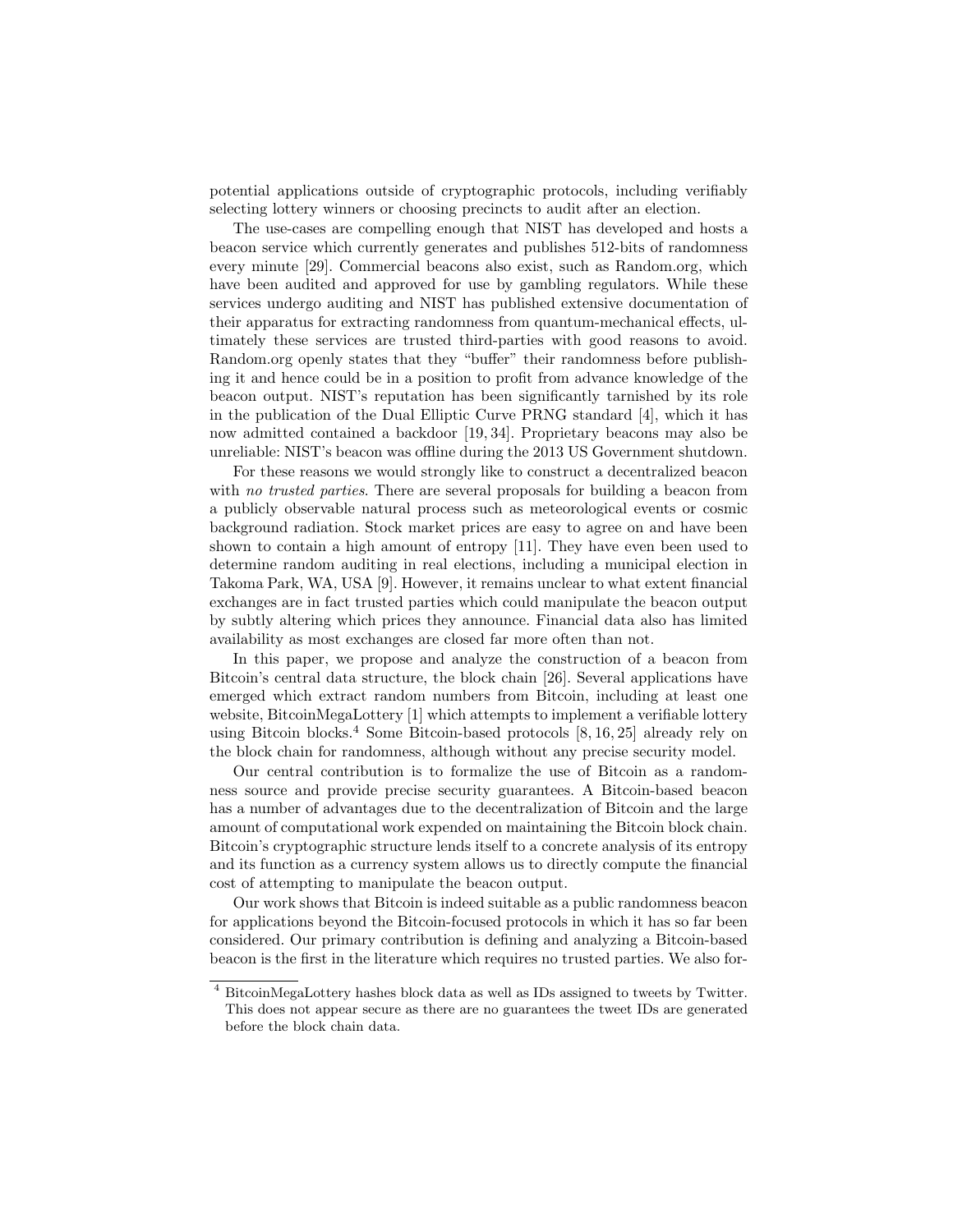mally define a powerful attacker model, capable of bribing all miners in existence and provide precise manipulation costs in this model. Finally, we demonstrate some practical examples for incorporating a blockchain-based beacon directly into smart contracts.

## 2 Preliminaries

#### 2.1 Extractors

An extractor is a function  $y = \text{Ext}_k(x)$  that takes an *n*-bit input x of "sufficient" entropy and an  $\ell$ -bit key k and returns an m-bit output y of "high" entropy where  $m < n$ . Here sufficient entropy means the min-entropy  $H_{\infty}(x)$  is at least m bits and high entropy means that the statistical distance between the distribution on y and an m-bit uniform distribution is a negligible. The key  $k$  is not a secret, but is used to randomly select from a family of extractors.

While much of the literature focuses on combinatorial extractors [\[27,](#page-17-6) [33,](#page-17-7) [35,](#page-17-8) [36\]](#page-17-9); in practice constructions for extractors based on HMACs and block ciphers in CBC-MAC mode are most commonly used. These cryptographic extractors have been proven secure when the input has at least  $2m$  bits of min-entropy [\[13\]](#page-16-6).

## 2.2 Beacon

A beacon is a function  $r = \text{Beacon}(t)$  which returns an m-bit near-uniformly random value  $r$  at each time interval  $t$ . Typically the beacon samples from some source of randomness  $\mathcal{D}_t$  upon which we make no assumptions beyond a lowerbound on min-entropy. Given a sample  $\mathcal{D}_t$  the uniformly random output r is computed using an extractor:

$$
r \leftarrow \text{Beacon}(t) = \text{Ext}_k(\mathcal{D}_t)
$$

Beacons should satisfy a few security properties:

- unpredictable: any adversary's ability to predict any information about  $r$ prior to time  $t$  is negligible.
- unbiased:  $r$  is statistically close to an  $m$ -bit uniformly random string.
- universally sampleable: after time t any party can efficiently compute  $\textsf{Beacon}(t)$ .
- universally verifiable: the sample  $\mathcal{D}_t$  can be verified to be unknown to any party prior to time t.

Note that there is no formal property stating the beacon cannot be manipulated. This property is covered by unpredictability: if a beacon can be manipulated, then it can be predicted with non-negligible accuracy.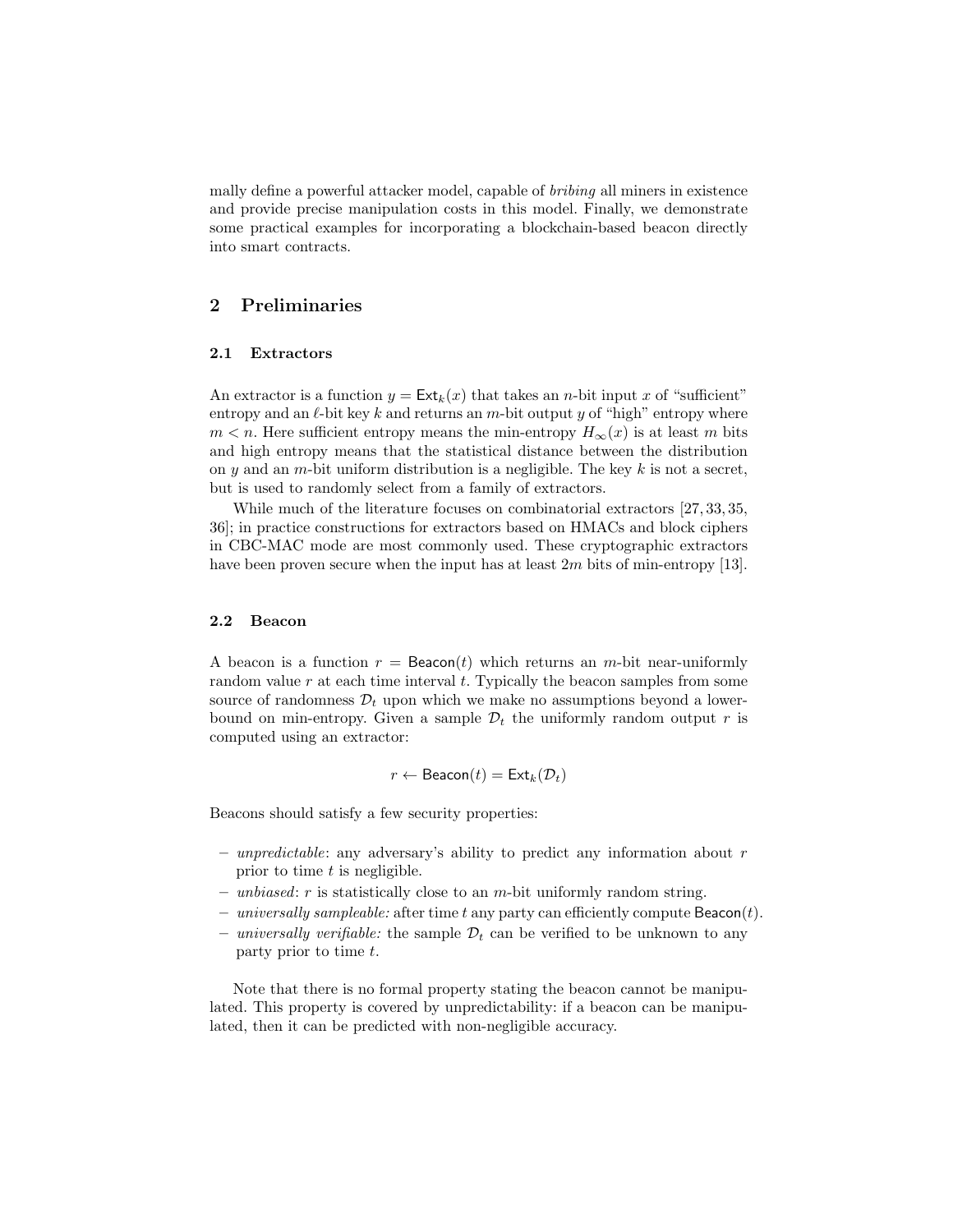#### 2.3 Bitcoin consensus

Bitcoin [\[26\]](#page-17-4) is an extremely complex system (for a more detailed description see [\[6\]](#page-16-7)). Here we only provide a brief overview of the consensus protocol, sometimes referred to as Nakamoto consensus. Bitcoin miners maintain the block chain, a public data structure serving as a global ledger of all transactions in the history of the system. New batches of transactions are published in a *block* approximately every 10 minutes. Any party can work as a Bitcoin miner attempting to publish the next valid block of transactions, but doing so is computationally difficult due to the proof-of-work system in Bitcoin. A valid block B must have a hash value starting with  $d$  consecutive zeroes. The difficulty parameter  $d$  is continually adjusted to maintain the average mining rate of 1 block per 10 minutes. At the time of this writing  $d \approx 66.4$ . Each block contains a hash of the previous valid block as determined by the block's miner. The set of all purported blocks thus forms a tree, with the longest chain deemed as the one valid block chain defining current ownership of all bitcoins.

Miners are incentivized to publish only valid blocks (consistent with the rules of the Bitcoin protocol) and to always extend the longest chain as they earn newly minted coins if they successfully publish a valid block. A block's validity is established by decentralized consensus; if a quorum of miners with the majority of computational power accept a given block as valid by mining on top of it then eventually it will stay embedded in the longest chain and the miner will get to keep their mining reward.

For our purposes, the only critical properties are that finding blocks is computationally difficult and that miners receive a substantial reward for finding them. We note that our beacon construction is equally applicable to many Bitcoinderived currencies (e.g. LiteCoin) which utilize a similar block chain structure.

## 3 Beacon construction

Our basic construction applies an extractor to the the header of one or more blocks in the Bitcoin block chain. Each block header is a 640-bit data structure consisting of the fields listed in Table [1,](#page-4-0) as well as the block hash. The amount of nominal entropy in the Merkle tree of transactions alone is likely thousands of bits, as it incorporates hundreds of Bitcoin transactions, nearly all containing ECDSA signatures which rely on strong randomness for security. However, for the purposes of a beacon which is unpredictable we care only about entropy conditional on all public information just prior to the moment the block is first announced. This eliminates most of the entropy from transactions, as they are nearly all published in transaction pools prior to being included in a block. Instead, we rely only on unpredictability inherent to the mining process itself.

### 3.1 Min-entropy in normal operation

If Bitcoin miners are disinterested, then there exists a strong lower bound of d bits of min-entropy in a valid block header due to Bitcoin's proof-of-work puzzles.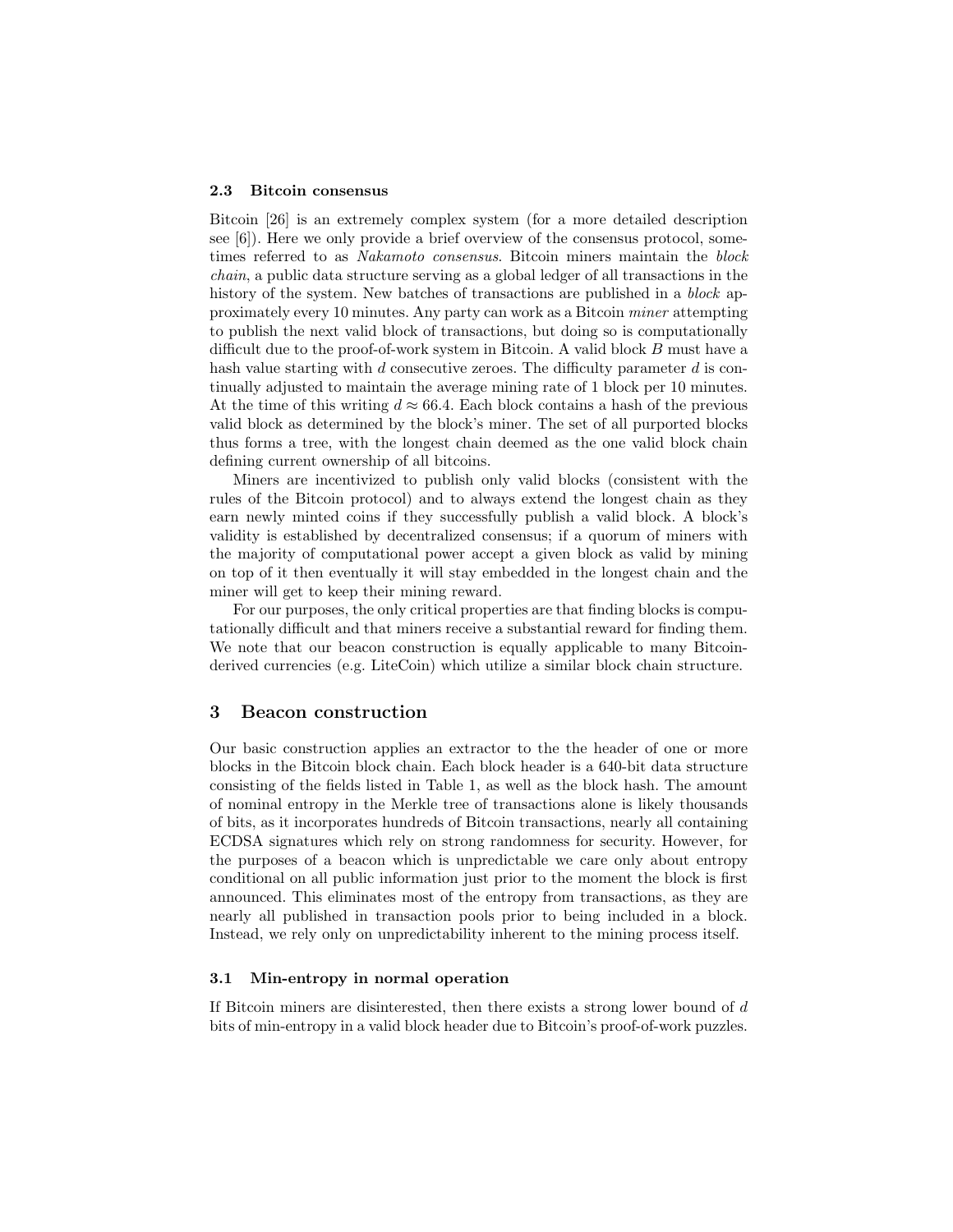| field                       |     | size (bits) min-entropy |
|-----------------------------|-----|-------------------------|
| version number              | 32  |                         |
| previous block hash         | 256 |                         |
| Merkle hash of transactions | 256 | $> d - \mu$             |
| timestamp (seconds)         | 32  | $\approx 10$            |
| current difficulty level    | 32  |                         |
| nonce                       | 32  | u                       |

<span id="page-4-0"></span>Table 1. Fields in a Bitcoin block header and lower bounds of their min-entropy. Currently  $d > 68$ . Technically we might have  $0 < \mu < 32$  but in practice  $\mu \approx 32$ .

Anybody can create a block with a random nonce which will have a probability  $2^{-d}$  of being valid. It is widely believed that there is no faster way to check a block's validity (even probabilistically) than computing the hash. Similarly, it is believed that there is no feasible way of choosing a block (including a nonce) such that it has a probability of validity  $> 2^{-d}$  prior to computing the hash. If there were an efficient algorithm for producing such blocks, this would lead to arbitrage as this would be a more efficient way to mine Bitcoins. Indeed, even if such an algorithm were ever discovered, d would increase due to the increased rate of blocks being found and the system would revert to the same security level assuming miners continue to dedicate the same amount of computational power to mining. Thus, it is strongly believed that no party is capable of predicting the next published block header with probability  $> 2^{-d}$ . This gives the distribution of blocks a computational min-entropy of at least d.

In practice that this entropy is split between the nonce value (which contains  $\mu \leq 32$  bits of entropy) and the Merkle root of transactions which contains the rest, as noted in Table [1.](#page-4-0) Because nonces are limited to 32 bits, most attempted transaction Merkle roots to have no possible nonce which yields a valid block, meaning miners must vary both the nonce and the transaction tree while searching for a valid block. The transaction tree also includes an explicit extraNonce parameter specifically for this purpose. In theory, miners could ignore the nonce field and only try modifications of the transaction set, though in practice efficient miners will always exhaust the nonce-space before modifying the transaction tree because this requires only computing the final block hash and not the more expensive recomputation of the transaction set's Merkle root. In any case, for our construction we hash both the nonce and the transaction tree to ensure we extract all available entropy from the mining process.

## 3.2 Malicious miners

If miners are malicious and attempting to influence the value output by the beacon, they might attempt to only mine blocks which would produce a certain beacon output. However, we can make this financially expensive by including both the block header and its hash in our extractor:

$$
\text{Beacon}(t) = \text{Ext}_k(B_t || H(B_t))
$$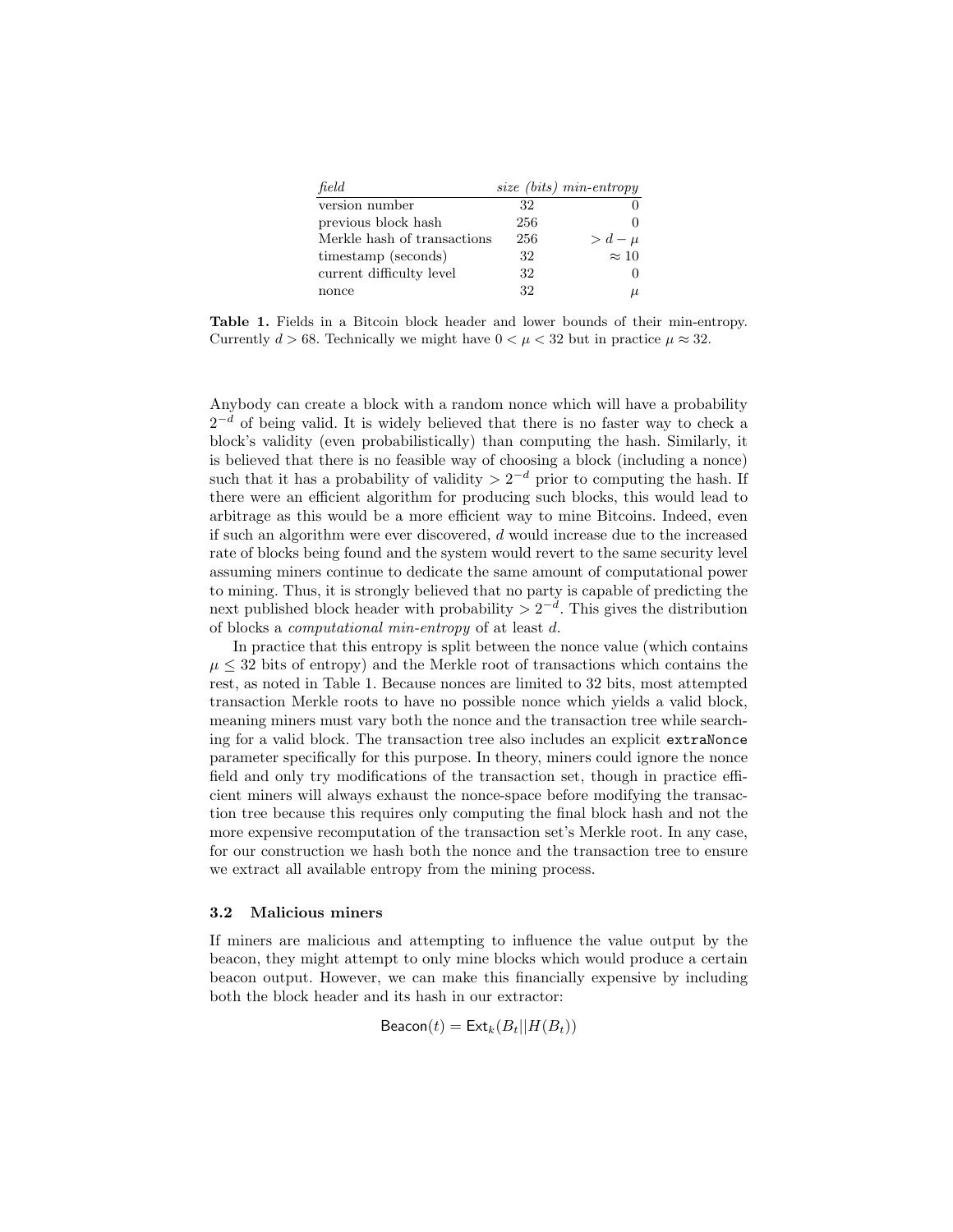This ensures that evaluating any property of the beacon output requires computing the hash of the block header and learning whether or not the block is valid. Hence there can be no better malicious mining strategy for finding blocks leading to a desired beacon output than normal mining followed by computing the extractor function and potentially withholding an otherwise-valid block by neglecting to publish it. However this is very costly as it means forgoing the block reward, as we now analyze.

## 4 Manipulation-resistant lotteries (MRLs)

Because miners are capable of withholding valid blocks to manipulate the beacon, we introduce the concept of a manipulation-resistant lottery built on top of a Bitcoin-based beacon. This need not be a lottery in the sense of a random cash sweepstakes, but any random event in which an attacker may have a significant interest in the outcome. The interesting property of this game which sets it apart from previously studied concepts is the explicit attacker cost for manipulating a beacon output by paying the cost of withheld blocks (defined in Section [4.4\)](#page-7-0). While a Bitcoin beacon-based lottery cannot provide unconditional security, we can argue precisely about when it would not be economically rational to manipulate the lottery based on what financial stake any party has in its result. Our goal is to design a lottery which allows participants with as high of stakes as possible to participate without incentivizing any party to manipulate the lottery.

## 4.1 Formal definition

Formally, we define a manipulation-resistant lottery scheme as a finite Markov process which samples from a beacon to compute its state transitions. Many different formulations would allow equivalent analysis, such as a probabilistic finite automaton, but this one is probably the simplest:

**Definition 1.** A lottery scheme  $\mathcal{L}$  is a tuple  $\{S, P, s_0\}$ :

- $S$  is a set of states
- $P$  is an  $|S| \times |S|$  transition matrix where  $P_{i,j}$  is the probability of transitioning from state  $S_i$  to state  $S_j$ . The values in each column vector  $P_i$  sum to 1.
- $s_0 \in S$  is the start state

In practice, we can restrict our attention to lotteries which are Markov trees. Formally this means that each state has a *level* denoted  $\ell(s)$  and a non-zero transition probability  $P_{i,j} > 0 \implies \ell(i) + 1 = \ell(j)$ . The start state has level  $\ell(s_0) = 0$  and the maximum level of any state is the *depth* of the lottery  $d(\mathcal{L})$ . We will also call this the number of *stages*. Using the tree restriction we can define  $p_s$  for all states  $s \in S$  in the tree as the probability that s will be reached from the start state using the transition matrix P.

A lottery participant is a principal who receives a reward function based on the final output of the lottery: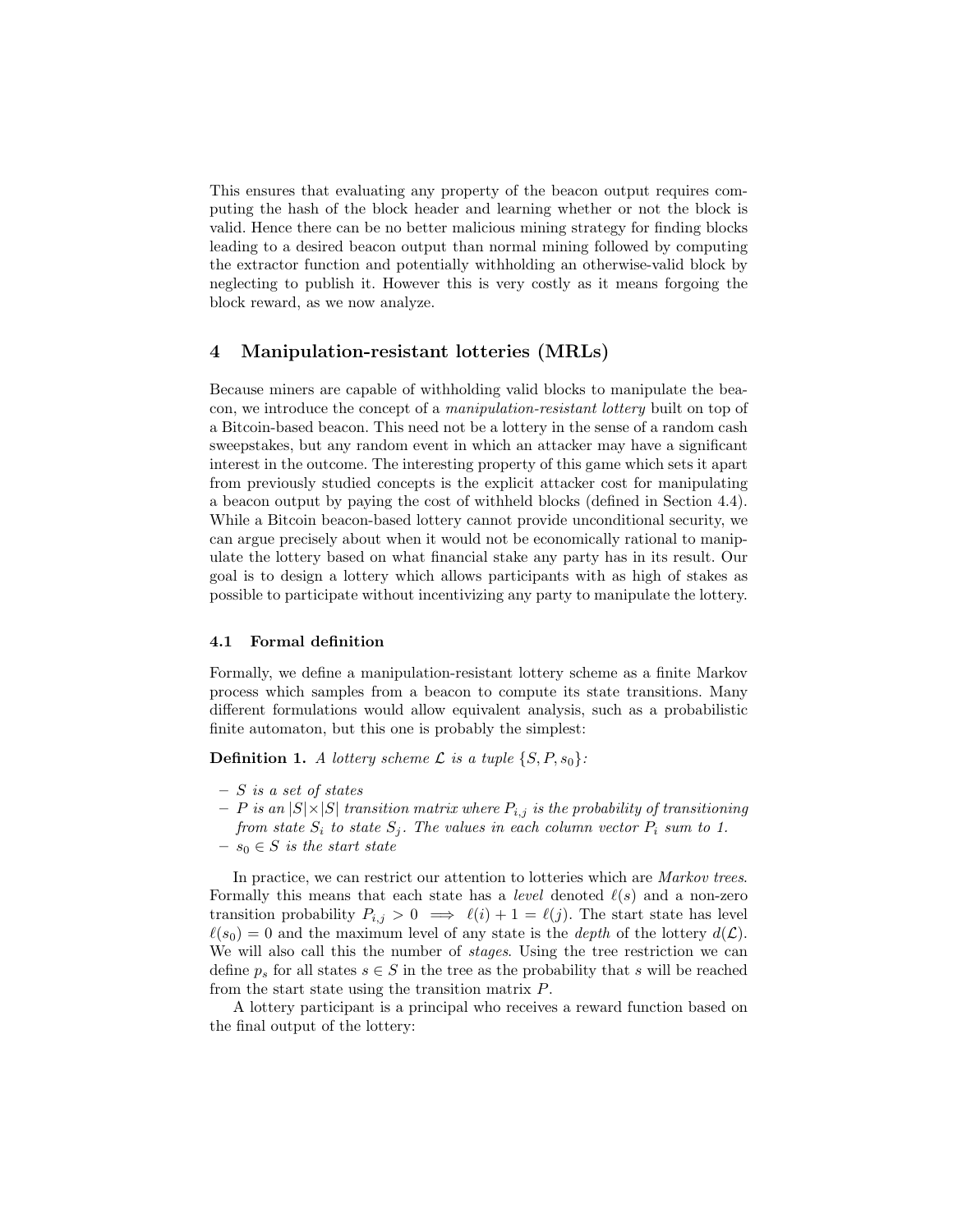**Definition 2.** A participant in a lottery  $\mathcal L$  is a function  $A : S \to \mathbb Z$ , where  $A(s)$ is the reward received if the lottery terminates in state s.

The participant's expected outcome in the lottery is:

$$
\mathbb{E}_{\mathcal{L}}^{A} = \sum_{s \in S | \ell(s) = d(\mathcal{L})} p_s \cdot A(s)
$$

#### <span id="page-6-2"></span>4.2 Block withholding attacks

Assuming the beacon construction is secure, the only computationally feasible method for biasing the lottery is to discard otherwise-valid blocks. This has a direct financial cost because valid blocks earn a substantial reward we will denote B. The current<sup>[5](#page-6-0)</sup> value of B is at least<sup>[6](#page-6-1)</sup> B25 reward worth roughly US\$6,000 at today's prices. For simplicity, we can fix  $B = 1$  and simply denote our value in units of the block reward.

We model a strong bribing attacker who is able to pay any miner exactly B to suppress a valid block whenever the attacker desires. In practice, this might mean the adversary arranges with miners to pay them  $B + \epsilon$  in exchange for not publishing a block. There doesn't appear to be a means within Bitcoin to enforce such a contract, but we assume our adversary has overcome the "honor among thieves" problem.

This attacker model is strictly stronger than an attacker who is a miner themselves and can only withhold blocks (but not bribe other miners). Assuming transaction fees are significantly lower than fixed block rewards (see Appendix [E](#page-31-0) for further discussion), such an attacker still faces an opportunity cost of B to withhold blocks (in the form of lost rewards), but may no longer be able to withhold a block if it is found by another miner. Likewise, even an attacker controlling a mining pool is strictly weaker than an attacker able to bribe all miners. If the mining pool contains 100% of the network's hashing power, their ability to manipulate the beacon would be equivalent to our bribing attacker.

This strong attack model also encapsulates forking attacks, where an attacker introduces a fork in the block chain in the event of an undesirable beacon output based on multiple mined blocks. We assume the attacker can announce a desired fork, pay miners in exchange for their now-orphaned blocks, and the mining community will fork at a point of the attacker's choosing.

#### 4.3 Denial-of-service attacks

Attackers may also attempt to control the beacon result by attacking Bitcoin's P2P network, specifically by trying to prevent a block from propagating if it produces an undesirable beacon output. Bitcoin's P2P network is a largely uncontrolled and poorly-studied aspect of the network but is subject to numerous

<span id="page-6-0"></span> $\frac{5}{6}$  The block reward halves every 4 years, next scheduled for 2017.

<span id="page-6-1"></span><sup>&</sup>lt;sup>6</sup> The full reward is slightly higher because miners also collect transaction fees.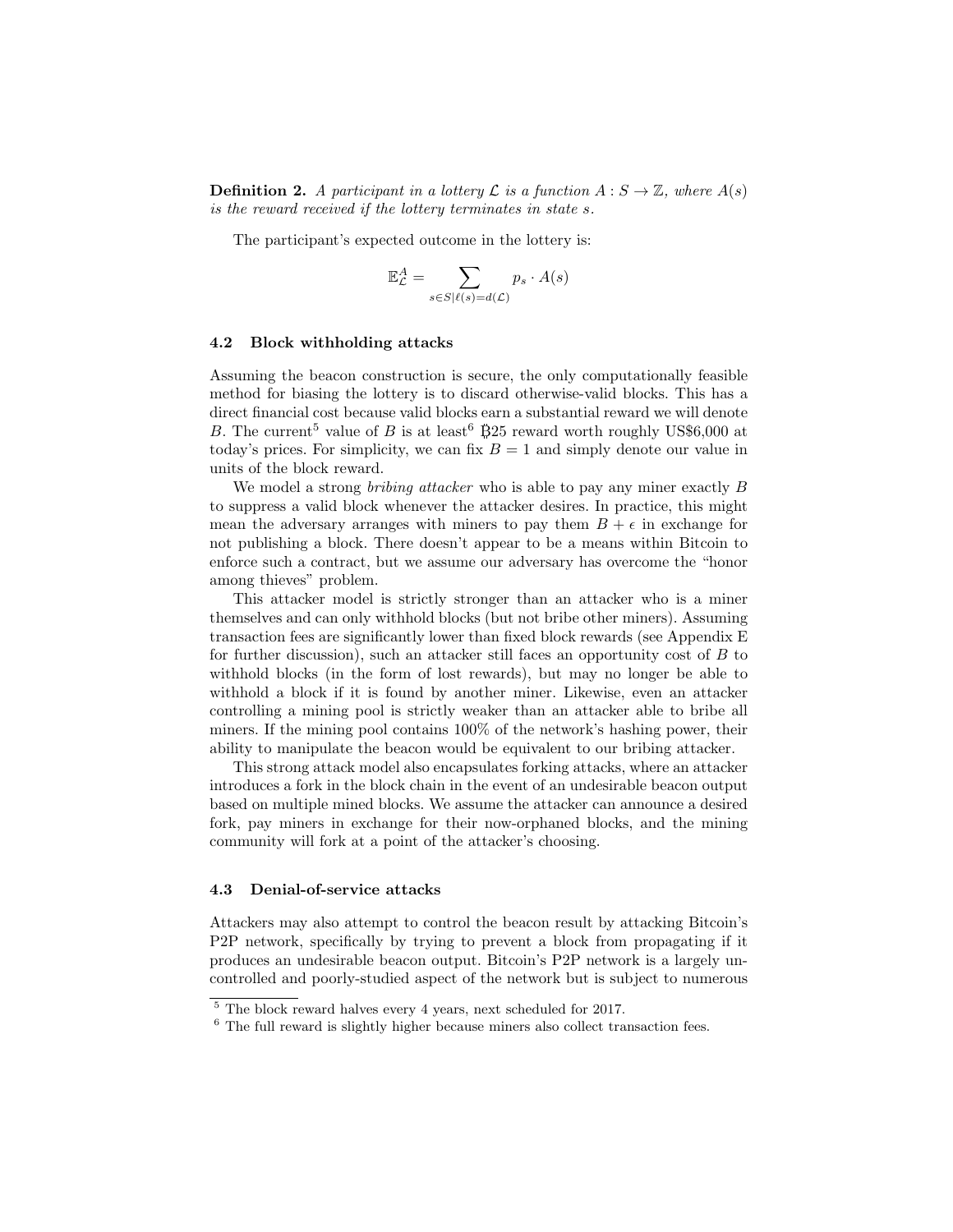potential attacks [\[7,](#page-16-8) [12,](#page-16-9) [14\]](#page-16-10). In a worst case scenario we could imagine a Dolev-Yao attacker who controls the entire network and propagation is only possible through this attacker. Such an attacker, if it existed, appears able to fix the beacon results by merely refusing to propagate blocks it doesn't like.

However, even this attacker would theoretically face the same opportunity cost as a block-withholding attacker described above: such a powerful attacker would be able to extract regular bribes from all miners to publish any blocks at all. In the limit this would be an ultimatum game [\[17\]](#page-16-11) which suggests the network controller could extract a bribe of  $B - \epsilon$  for any  $\epsilon > 0$ . Thus, refusing to propagate blocks which produced a bad network outcome would still cost this attacker  $\sim$  B in lost rent. This analysis equally applies to any attacker standing between some miners and the network; this attacker would be able to extract large bribes for propagating blocks but could only do so from some participants.

A second attack scenario is when a "natural" collision occurs as two miners find blocks near-simultaneously (this happens in just less than 1% of all blocks). An attacker controlling many network nodes could choose to propagate blocks based on the resulting beacon output. However, this attacker would still face an opportunity cost because they could theoretically extract a bribe from the miners who had found blocks proportional to the percentage of mining power controlled by the attacker.

While we omit a formal proof, there is a theoretical equivalence between a denial-of-service attacker and a block-withholding attacker in that both face opportunity costs approaching the block reward for keeping a block from being broadcast to the network. Our transition pruning attack model, introduced in the next section, captures both equally.

In practice, denial-of-service attacks may be easier to execute, as they do not require money to change hands while bribing a miner to withhold blocks would. However, this form of attack would constitute an attack on Bitcoin's viability as a currency and hence likely cause re-structuring of the network. In practice, most large miners have already ceased relying solely on the public Bitcoin network and instead communicate on a shadow network of known, trusted peers [\[7\]](#page-16-8), making the risk of denial of service attacks considerably lower.

#### <span id="page-7-0"></span>4.4 Transition pruning

The critical capability for an attacker is the ability to prune any transitions from the lottery's transition matrix through block-withholding attacks. This attack comes at a cost, of course, which increases as probability of the pruned transition increases. Formally, an attacker may choose a transition  $P_{i,j}$  to prune, at which point  $P_{i,j}$  is set to zero and the column vector  $P_i$  is re-normalized by raising all other transition probabilities from state  $s_i$ .

This definition requires transitions to be pruned completely or not at all and does not allow the attacker to merely reduce the probability of a transition, which would correspond to an attacker being willing to suppress blocks leading to a transition with some probability  $\alpha < 1$ . This may appear limiting, but we prove in Appendix [B.1](#page-26-0) that it is always in the attackers' interest to prune completely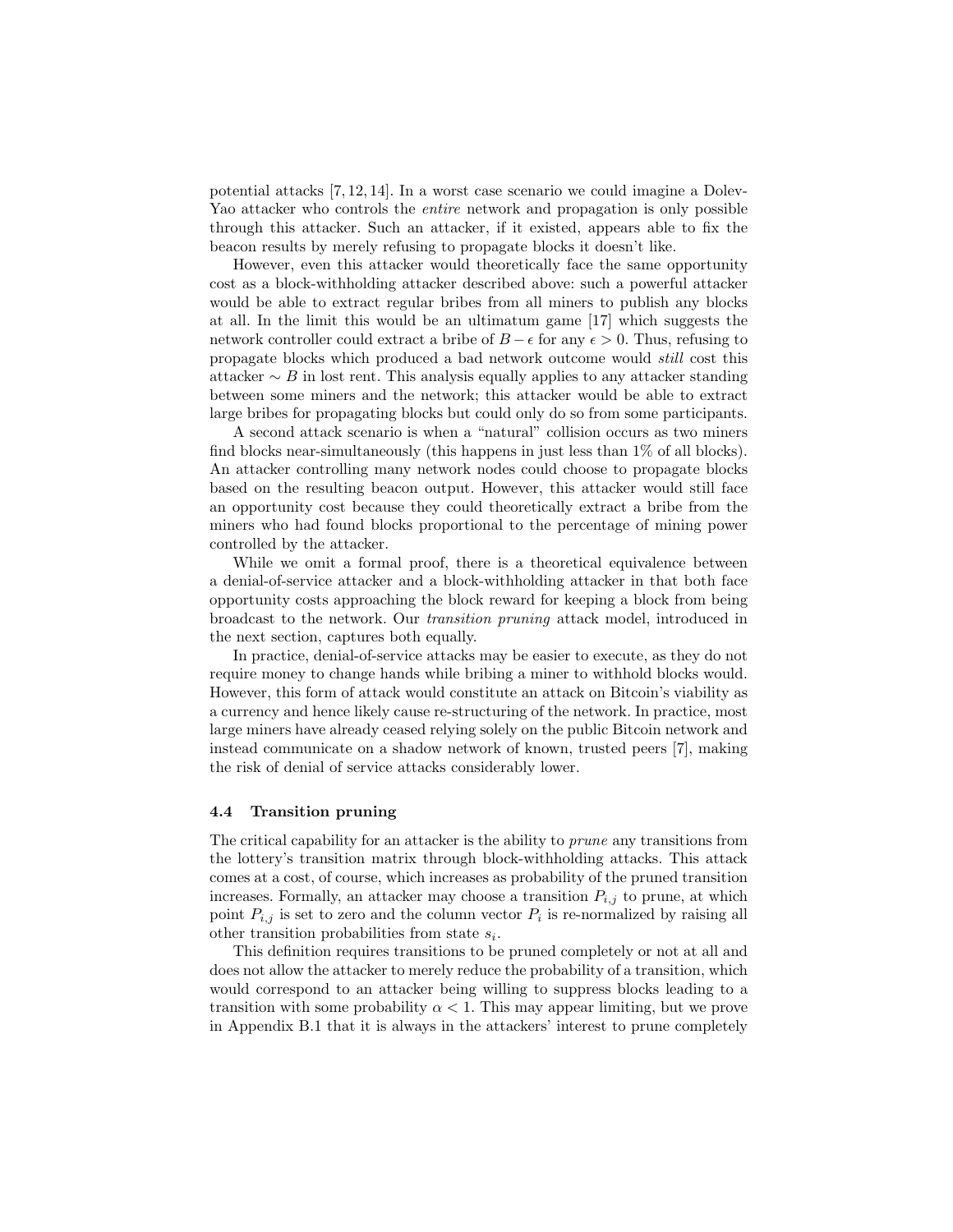or not at all.[7](#page-8-0) The intuition is that pruning becomes cheaper as a transition's probability increases, so if an attacker is ever incentivized to suppress a block, they will always do so from that state.

When pruning a transition which has probability  $p$ , each potential Bitcoin beacon output produced by miners is a Bernoulli trial with a probability  $1 - p$  of success for the attacker and a cost of  $B = 1$  (the block reward) for each failure. The number of blocks the attacker will have to pay off will be geometrically distributed, with an expected value:

$$
c(1-p) = \frac{1 - (1-p)}{(1-p)} = \frac{p}{1-p}
$$
 (pruning cost) (1)

#### <span id="page-8-1"></span>4.5 Lottery manipulation

Finally, we can define a *lottery manipulation* attack and the security property of manipulation-resistance.

Definition 3. A lottery manipulation algorithm is a function A which takes a lottery  $\mathcal{L} = \{S, P, s_0\}$  as input and outputs a lottery  $\mathcal{L}' = \{S, P', s_0\}$  with  $modified$  state transition  $P'$  after pruning some transitions.

We can denote as  $P_i^{\varnothing}$  $s_i^{\omega}$  the set of all transitions pruned from state  $s_i$  by the attacker, that is, the set of all states  $s_j$  such that  $P_{i,j} > 0$  and  $P'_{i,j} = 0$ . Defining  $|P_i^\varnothing\>$  $\left| \begin{array}{c} \infty \\ i \end{array} \right|$  as the sum of the probabilities of each of these pruned transitions from state  $s_i$ , we can define the attack algorithm's expected cost:

**Definition 4.** The cost  $C(A)$  of a lottery manipulation algorithm is:

$$
C(\mathcal{A}) = \sum_{i \in S} p_i' \cdot c \left( 1 - \left| P_i^\varnothing \right| \right)
$$

where  $p_i'$  is the probability of reaching state  $s_i$  from the start state under the modified transition matrix  $P'$  and  $|P_i^{\varnothing}|$  $\mathbb{E}_{i}^{\mathfrak{S}}$  is the cumulative probability of all pruned transitions from  $s_i$ .

Finally, we can define the security property we seek to ensure for a manipulationresistant lottery:

**Definition 5.** For a lottery  $\mathcal L$  and a participant A, we say that  $\mathcal L$  is manipulationresistant with respect to A if there is no attack algorithm such that:

$$
\mathbb{E}_{\mathcal{A}(\mathcal{L})}^A - C(\mathcal{A}) > \mathbb{E}_{\mathcal{L}}^A
$$

Note that manipulation-resistance is defined with respect to a specific adversary. No finite lottery scheme in our model can be manipulation-resistant against

<span id="page-8-0"></span><sup>7</sup> A real attacker may not be able to prune completely if it cannot guarantee miners will accept its payment to withhold blocks, but we are modeling a strong attacker who is always able to bribe as desired.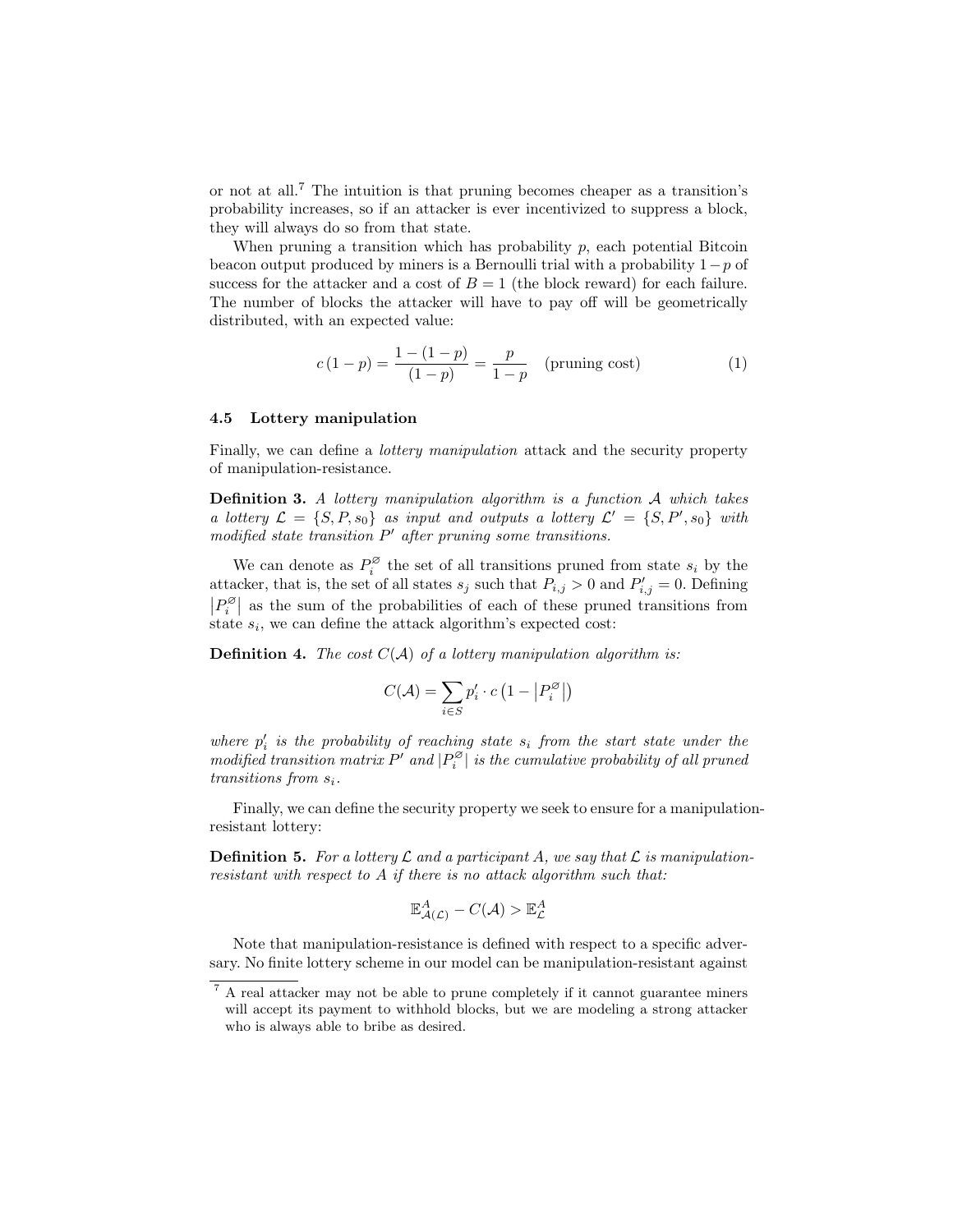an adversary with unbounded reward functions for reachable states, as they can pay an unbounded amount in block-withholding costs in order to increase their chances of reaching those states. We will also see in Section [A.2](#page-18-0) that very simple lotteries may be highly manipulation-resistant against a specific attacker but not against an attacker with opposing goals.

## <span id="page-9-3"></span>5 Single-stage lotteries

We apply our model here to the case of a lottery with a single level of state transitions; we analyze more complex multi-stage lotteries in Appendix [A.](#page-17-10) A single-stage lottery produces output directly based on a single beacon output. We consider any participant with a binary reward function:

$$
A(s) = \begin{cases} W : s \in S_* \\ 0 : s \notin S_* \end{cases}
$$

Denoting  $p = |S_*|$ , equivalent to the participant's chance of winning in an unmanipulated lottery, we have:

<span id="page-9-0"></span>
$$
\mathbb{E}_{\mathcal{L}}^A = p \cdot W \tag{2}
$$

The obvious manipulation strategy is to prune all transitions to states  $s \notin S_*$ , which has expected cost:

<span id="page-9-1"></span>
$$
C(\mathcal{A}) = c(p) = \frac{1-p}{p}
$$
 (3)

The expected reward is increased to  $\mathbb{E}^A_{\mathcal{A}(\mathcal{L})} = W$  as this strategy ensures a win every time.

#### 5.1 Security

Combining Equations [2](#page-9-0) and [3,](#page-9-1) the attack algorithm is advantageous whenever:

<span id="page-9-2"></span>
$$
\mathbb{E}_{\mathcal{A}(\mathcal{L})}^{\mathcal{A}} - C(\mathcal{A}) > \mathbb{E}_{\mathcal{L}}^{\mathcal{A}}
$$
\n
$$
W - \frac{1-p}{p} > p \cdot W
$$
\n
$$
W(1-p) > \frac{1-p}{p}
$$
\n
$$
W > \frac{1}{p} \tag{4}
$$

Thus, a single stage lottery is manipulation-resistant against any binary attacker who has a stake less than  $\frac{1}{p}$  in an event with probability p. Recall that this is expressed in units of the block reward. Thus, a single unbiased bit generated from one block is manipulation-resistant against an adversary who has less than  $2B$  at stake, or over  $\beta$ 50.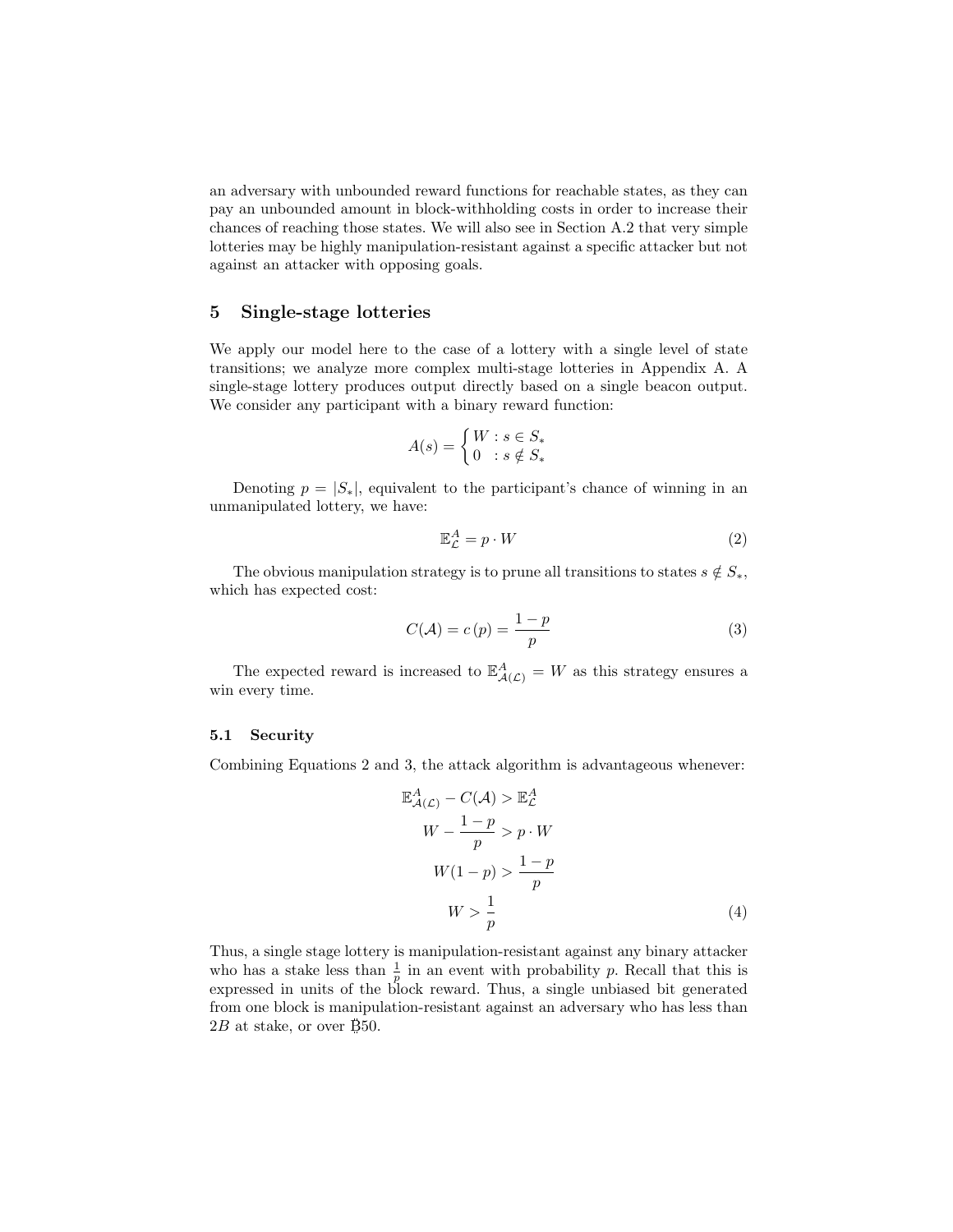## 6 Enhanced security

### 6.1 Delayed output via slow hash functions

Another desirable countermeasure is to make computing the beacon output intentionally very slow. This could be achieved, for example, by an iterated hash [\[22,](#page-17-11)[31\]](#page-17-12), a memory-hard function [\[15,](#page-16-12)[30\]](#page-17-13). There are also proposals for asymmetric slow functions  $[2, 20, 23]$  $[2, 20, 23]$  $[2, 20, 23]$  which are inherently serial (and therefore highlatency) but can be easily checked once complete. Now, a malicious miner who finds a valid block cannot quickly decide whether or not to withhold it. During this time, any other miner may find and publish a valid block before them, potentially causing the miner to lose the financial reward as well as any influence on the beacon. Additionally, the function takes on the order of tens of minutes to compute, the attack cost is increased significantly as changing the block at that point requires a deeper fork of the network.

For a simple iterated hash function, this construction may offer a poor security trade-off if it pits honest parties wishing to sample from a secure beacon, who may not control any significant financial resources, against professional miners. For example, a  $2^{40}$  computation may be sufficiently costly to prevent legitimate parties from using the beacon, whereas many miners can compute this in a matter of seconds.<sup>[8](#page-10-0)</sup> Thus we believe an asymmetric construction is necessary  $[2, 20, 23]$  $[2, 20, 23]$  $[2, 20, 23]$ , which remains an active area of research.

### 6.2 Random inputs from trusted delegates

For a beacon run by one or more semi-trusted delegates, such as election administrators the beacon output can be supplemented by requesting a random input from each of the delegates  $D_0, D_1, \ldots$  Each delegate must commit to their random nonce when the beacon's parameters are published. That is, each  $D_i$ published commits $(x_i)$  for a random nonce  $x_i$ . The beacon result is then:

$$
\text{Beacon}(t) = \text{Ext}_{k} (B_t ||x_0||x_1|| \dots)
$$

This means that the result cannot be computed until all delegates share their nonce. If at least one delegate keeps their nonce private until well after block  $B_t$  has been committed to the block chain, it will then be too late for miners to attempt to manipulate the beacon result. In an election scenario, delegates might include the election authorities and representatives from each candidate.

Of course, this requires that all delegates faithfully reveal their commitmentfailure to do so will consist of a denial of service attack on the beacon as the result will not be computable. This may be feasible with a single delegate (the beacon authority itself) or a small number whose reputation will be irreparably harmed if they fail to reveal their nonce. Alternately, it is possible for them to post funds in escrow in Bitcoin which will be lost if they don't reveal their nonce in a timely manner [\[3\]](#page-16-14) as we will discuss further in Section [8.1,](#page-13-0) but this requires posting a large amount of capital which we would like to avoid.

<span id="page-10-0"></span><sup>8</sup> This may not hold true for all miners, as this construction requires a sequential hash whereas miners optimize to compute parallel hashes.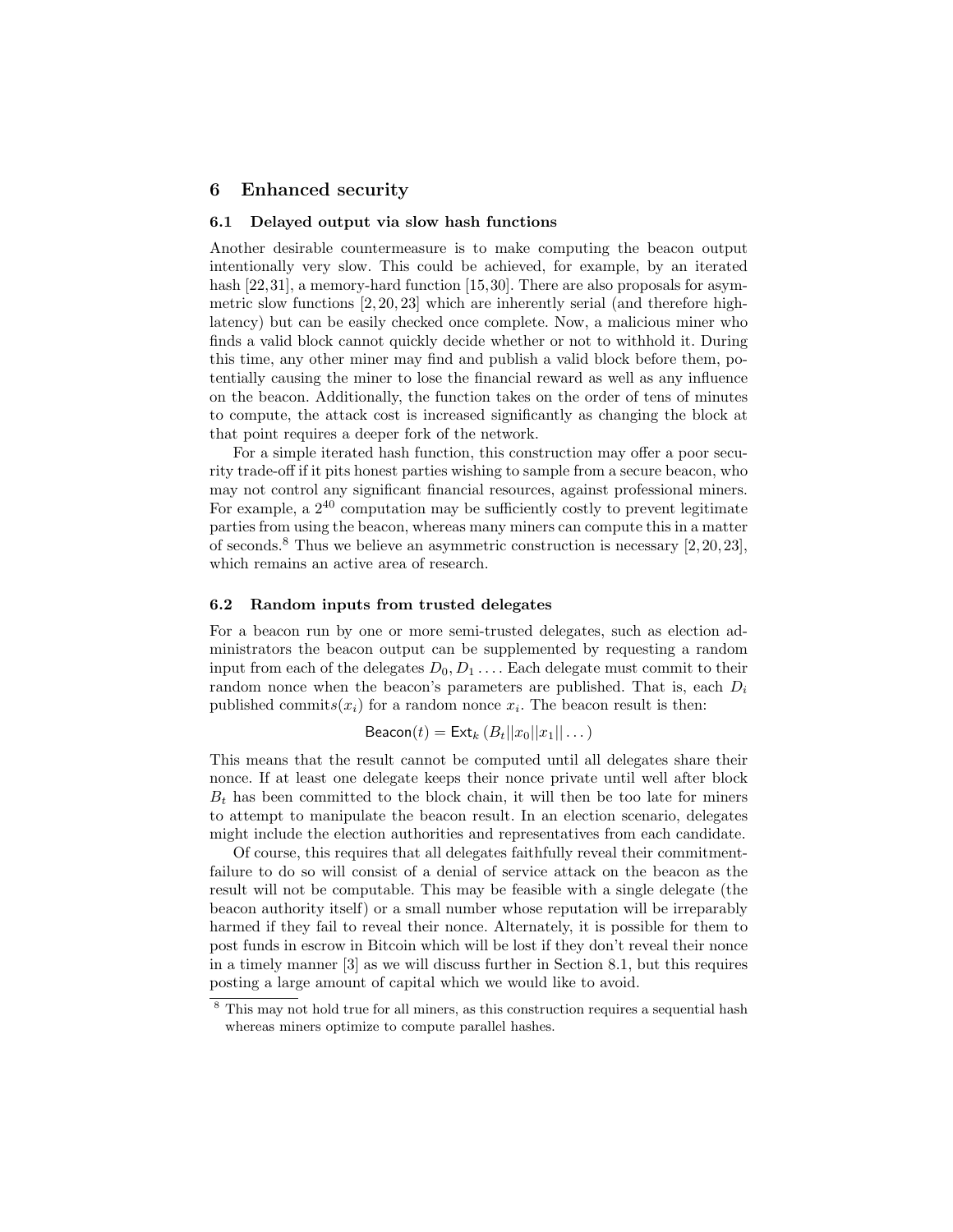## 7 Practical considerations

The number of potential applications of beacons is huge, as we alluded to in the introduction. Beacons are are also useful for defining public coin client puzzles for DoS and spam mitigation [\[18,](#page-16-15) [37\]](#page-17-16) and for enabling efficient Byzantine agreement protocols in large-scale distributed systems [\[28\]](#page-17-17), among many diverse applications. A canonical application is election auditing, where a beacon is used to choose specific precincts and/or ballots for auditing. A secure beacon is required to ensure that election officials do not attempt to steer the audit away from known discrepancies in the tally (which happened in 2004 in Cuyahoga County, Ohio [\[21\]](#page-17-18)). In this section we will discuss some practical considerations based on the experience of deploying beacons for election protocols.

### 7.1 Min-entropy requirements

While no current jurisdiction directly specifies a required amount of min-entropy required from a beacon used for auditing, many jurisdictions do mandate that a random selection of ballots are recounted post-election to statistically confirm the published tally. For example, the State of California requires an audit of 1% of precincts, while Colorado requires a risk-limiting audit that sustains the recount until statistical confidence is established. In practice, even 32 bits of min-entropy as provided by the Bitcoin beacon, would be vastly more than is needed to ensure that all precincts have a close to 1% chance of being audited.

#### 7.2 Public confidence

Any beacon construction must be able to garner public belief in its fairness. While this is difficult to judge and using Bitcoin may seem outlandish due to the protocol's novelty, there is actually a precedent for using Bitcoin in cryptographically verifiable elections. In the 2011 municipal election at Takoma Park, MA, the block chain was used to provide unforgeable proof that pre-election commitments were actually made prior to the election even when the verifier only sees the values after the election is complete [\[10\]](#page-16-16).

#### 7.3 Time uncertainty

Bitcoin blocks are not published at fixed time intervals, but are randomly found in a Poisson process. For scenarios such as election auditing, the authorities would have to commit to beacon parameters in advance of the election with confidence that the beacon results would not be available until voting is closed.

The time until the next block is found is exponentially distributed while the amount of time to find n blocks follows an Erlang distribution (a special case of the Gamma distribution). Thus if a beacon output is needed in the real world after time  $t$ , a suitable Bitcoin block index  $i$  to sample the beacon from must be chosen such that block  $i$  won't be found until after time  $t$  with high confidence.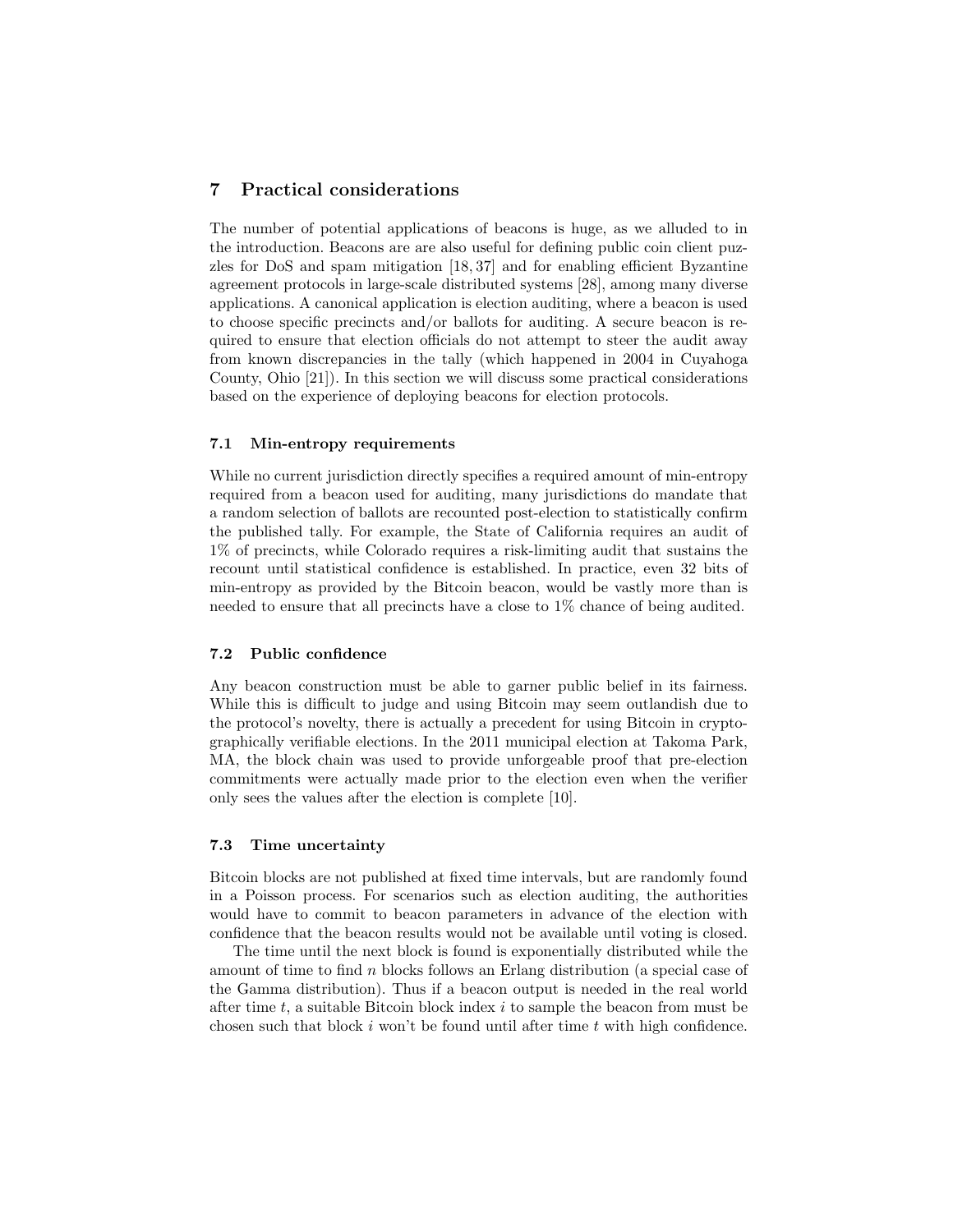

<span id="page-12-0"></span>Fig. 1. Required time delay as a function of how far in advance the beacon parameters are published. We assume 99% confidence is required that the beacon results will not be available early and a standard 6 block waiting time to confirm the results is required.

We plot the expected latency added for  $p = 99\%$  confidence in Figure [1.](#page-12-0) Compared to other decentralized constructions, such as the stock-market data which imposes an entire trading day's delay, this is relatively modest.

For an election, if a beacon parameters must be published by the authorities 24 hours before the beacon results, then to maintain 99% confidence that the beacon result will not be available early requires adding an additional  $\approx 3$  hour delay to the mean time the block will be found. Given the auditing will probably commence the day after the election, we consider this acceptable.

## 8 Integration into smart contracts

In addition to using the Beacon as a source of randomness for arbitrary applications, there are also applications within the Bitcoin protocol itself which could benefit from the availability of a beacon. Bitcoin transactions are implemented using a simple scripting language which specifies the conditions under which funds can be moved. Currently, there is no opcode in the Bitcoin scripting language which allows for any type of random execution, as this would require miners to provide randomness themselves when evaluating the script and this would unverifiable. This is even true for more cryptocurrencies with more powerful scripting languages, such as Ethereum [\[38\]](#page-17-19). As a result, many applications require a multi-stage randomness protocol with participants committing to nonces and revealing them, requiring bonds to ensure completion of the protocol.

We propose instead using our blockchain-based randomness protocol to make public randomness available through a simple call. In Bitcoin, this could take the form of a new script opcode which we propose as OP BEACON.The technical details of our proposal and an example script are included in Appendix [C.](#page-28-0) We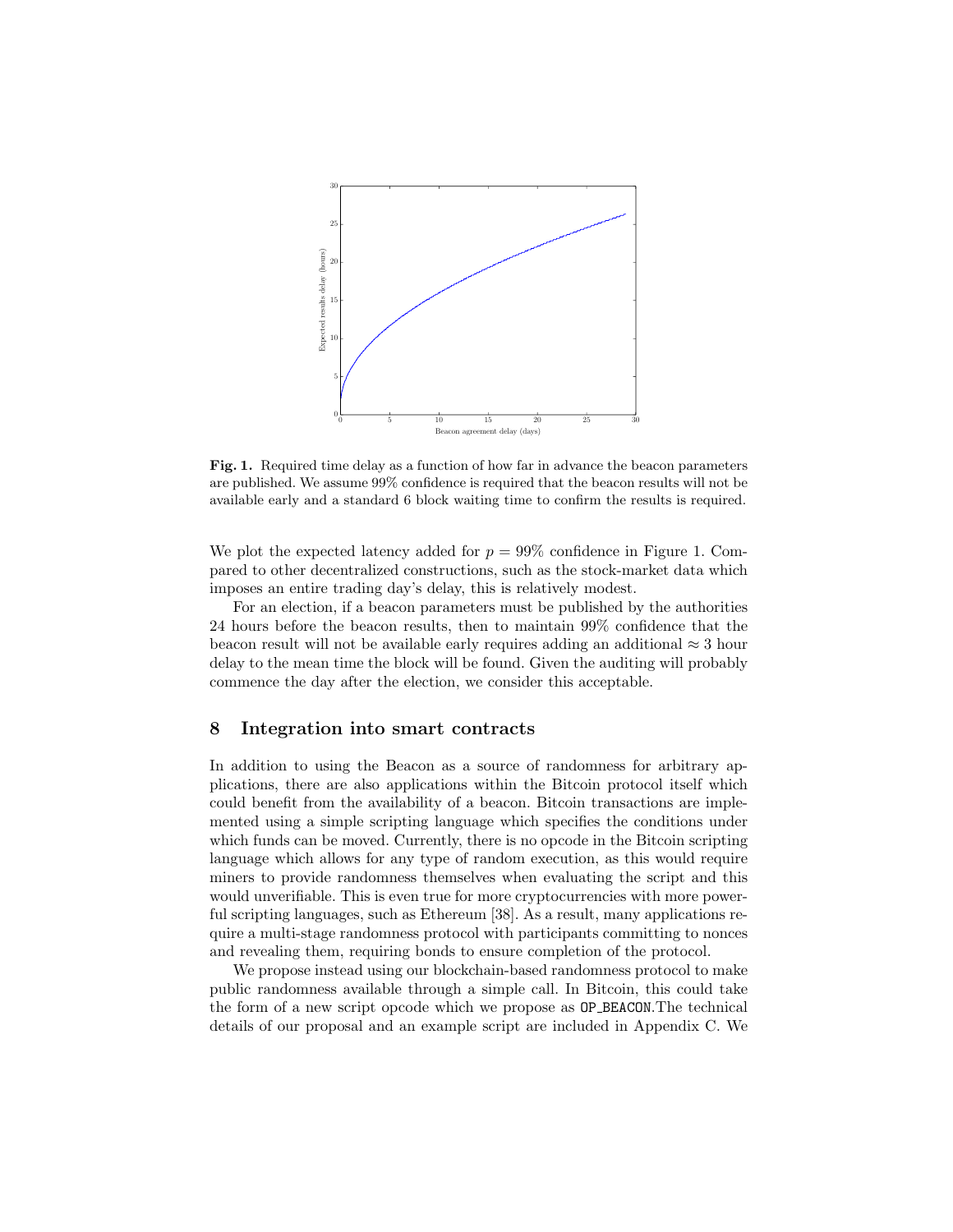stress that the creation of OP BEACON is only necessary for the creation of smart contracts. Our core Beacon construction can be computed immediately without any modification to the block chain.

We highlight several applications of an **OP\_BEACON** instruction. In each case, the mechanics of Bitcoin script allow us to build transactions which serve as smart contracts in the sense that the security properties are self-enforcing.

#### <span id="page-13-0"></span>8.1 Multi-player lotteries

Andrychowicz et al. [\[3\]](#page-16-14) demonstrated a method to create a multiparty lottery in Bitcoin without using trusted authorities. In their solution, all parties publish a commitment to a random number and a bond consisting of funds which are frozen in escrow until that random number is revealed. These escrow bonds must be greater than the prize money which is also held in escrow. Their protocol also requires publishing multiple complex transactions in multiple stages.

Using OP BEACON, we can perform a secure lottery with a much simpler construction and without putting any additional funds in escrow. In the twoparty case, Alice proposes to Bob a wager transaction which will (eventually) be claimable by one of them at random based on a beacon output. The redemption script for the wager redeems funds from each of Alice and Bob, samples from the beacon and, based on the beacon output, will allow either a signature from Alice or Bob to redeem the transaction and claim the entire amount wagered. The key which is selected to be able to redeem the transaction is effectively the winner. If the wager transaction is mutually agreeable, Alice and Bob may each sign it at which point their funds will be effectively held in escrow until the beacon has been sampled. The odds of the wager can be set by comparing the beacon output to any arbitrary threshold and the protocol is easily extensible to multiple parties. We provide an example implementation of our protocol in Bitcoin script with our proposed new opcode in Appendix [C.1.](#page-29-0)

Our protocol is efficient, requiring only one short transaction, and requires no money in escrow beyond that being wagered. While the techniques of Andrychowicz et al. are more powerful and support general multi-party-computations, for multi-party lotteries our protocol utilizing an explicit beacon instruction is significantly simpler and more efficient.

### 8.2 Non-interactive cut-and-choose

Another protocol enabled by OP BEACON is secure, non-interactive cut-and-choose. Suppose Peggy wants to prove that she knows a specific random hash preimage. Peggy can publish a special Bitcoin transaction containing bond money and k values  $\{H(x_1), \ldots, H(x_k)\}\$  which, using randomness obtained through **OP\_BEACON**, requires a random subset of  $k-1$  of the  $x_i$  values to be revealed in order to be redeemed. After the beacon output, if Peggy wants to reclaim her bond money she must publish the randomly-chosen  $x_i$  values in her transaction reclaiming her bond. For sufficiently large k (perhaps using multiple hierarchical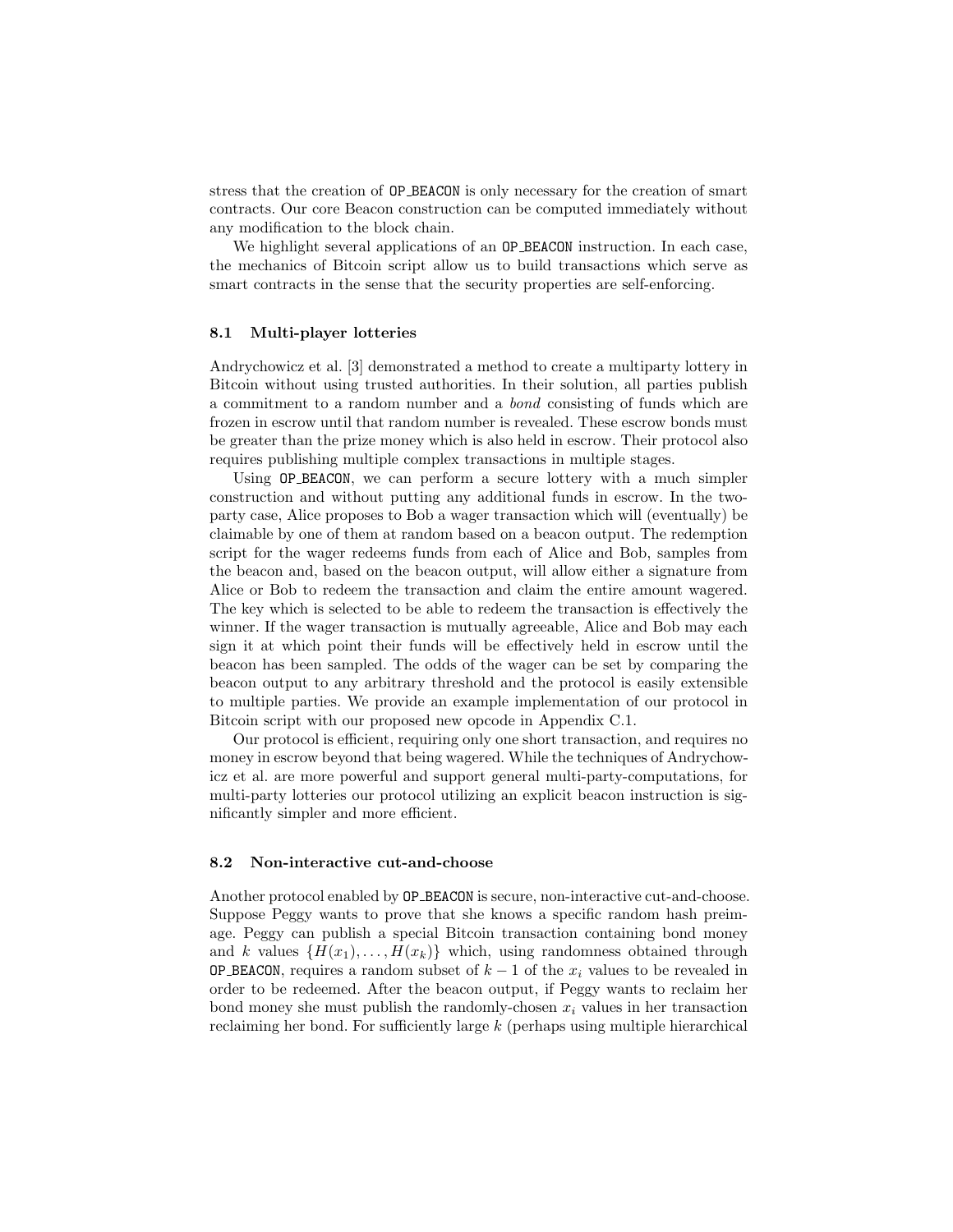rounds), this provides high confidence that Peggy knows  $x_i$  for the value not required to be revealed by the cut-and-choose protocol.

It has already been argued that the Fiat-Shamir heuristic is generally not suitable to making cut-and-choose protocols non-interactive due to the relatively small space of outcomes [\[11\]](#page-16-1), making a beacon the only known construction for non-interactive cut-and-choose. Using Bitcoin we can also make this protocol self-enforcing in that an arbitrary penalty can be paid if the prover aborts the protocol. We believe this is the first proposal for a cut-and-choose scheme that is both self-enforcing and non-interactive.

#### 8.3 Randomized mixing fees

The use of Bitcoin blocks for randomness was proposed in Mixcoin [\[8\]](#page-16-4), a protocol for building an accountable mix which uses randomized all-or-nothing mixing fees by hashing future values of the block chain. Essentially, this is a beacon construction. Mixcoin would not benefit from OP BEACON directly, since Mixcoin contracts are not implemented in Bitcoin script, but we can analyze the scale of randomized mixing fees which could be securely collected using a one-stage lottery. Mixcoin suggests mixing fee rates on the order of  $\tau = 1\%$ , which would be manipulation-resistant (from Equation [4\)](#page-9-2) whenever the chunk size  $c > \frac{1}{1-\tau} \approx 1.01B$ , or over B25. This is orders of magnitude higher than what is typically used for mixing, implying that a Bitcoin-based beacon can be easily made manipulation-resistant for randomized mixing fees. Mixes should of course use a different extractor key (nonce) for each outstanding contract to ensure they can't efficiently manipulate the outcome for multiple clients simultaneously.

Using OP BEACON, we can also extend this idea to incorporate randomized mixing fees in CoinSwap [\[24\]](#page-17-20), a "trustless" mixing protocol which mixes funds through a third-party using multiple transactions to eliminate the possibility of theft. A simple modification to the CoinSwap protocol would add a call to **OP BEACON** which, with probability  $\tau$ , would allow the mix to retain the user's funds. This would encourage for-profit, high availability mixing services to operate while retaining the anonymity benefits of consistent transaction sizes, solving an important problem with CoinSwap.

## 9 Concluding remarks

Bitcoin is facilitating of a remarkable number of interesting security protocols, such as secure timestamping [\[10\]](#page-16-16) and multi-party computation [\[3\]](#page-16-14). To this we add a public randomness beacon, for which Bitcoin provides an unprecedented opportunity to build a highly available beacon which has a convincing cryptographic argument of security with no trusted third parties.

We hope our work will renew interest in cryptographic beacons, for which there are a vast number of applications. In the long run, we consider it an important concept to promote to the general public, given that it has considerable potential to increase transparency and accountability for a number of processes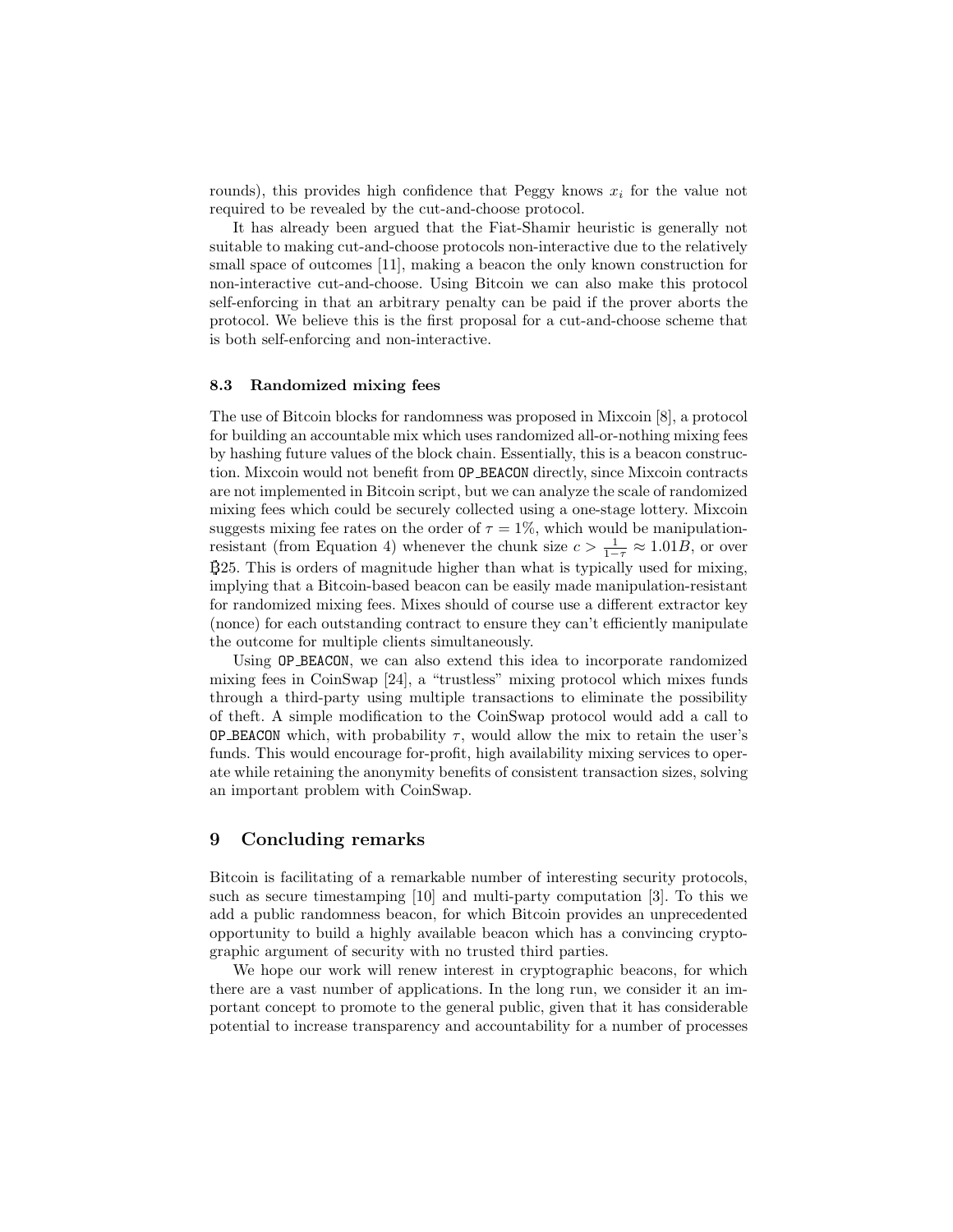that today rely on difficult-to-audit physical generation of randomness or make no attempt to establish accountability at all. The social utility of public randomness also may be an interesting counterpoint to arguments against the "wasteful" hashing underlying Nakamoto consensus.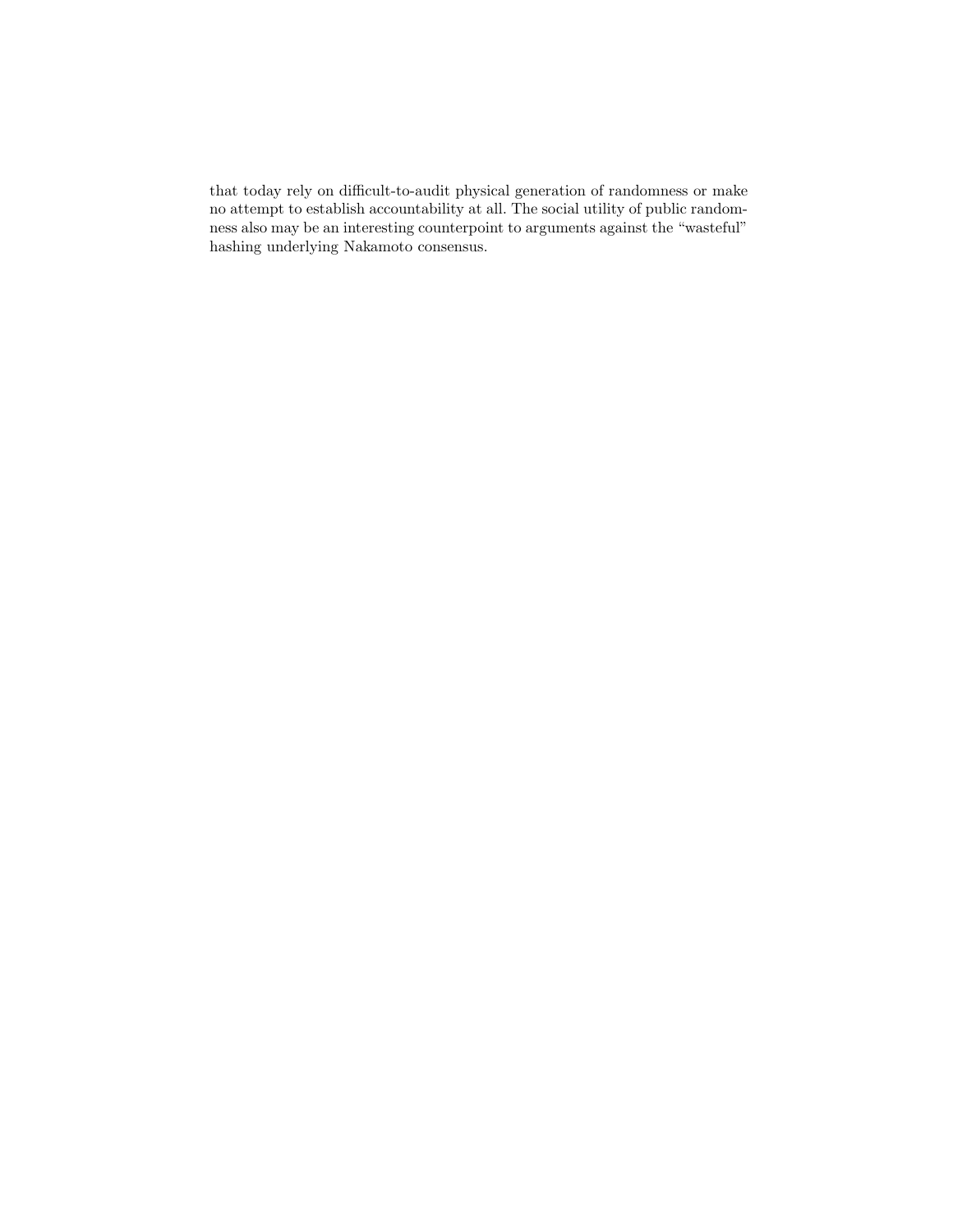## References

- <span id="page-16-3"></span>1. Bitcoin mega lottery. <https://bitcoinmegalottery.com/faq>, 2014.
- <span id="page-16-13"></span>2. Giulia Alberini, Tal Moran, and Alon Rosen. Public verification of private effort. Cryptology ePrint Archive, Report 2014/983, 2014. <http://eprint.iacr.org/>.
- <span id="page-16-14"></span>3. Marcin Andrychowicz, Stefan Dziembowski, Daniel Malinowski, and Lukasz Mazurek. Secure Multiparty Computations on BitCoin. IEEE Symposium on Security and Privacy, 2014.
- <span id="page-16-0"></span>4. Elaine Barker, John Kelsey, et al. Special Publication 800-90A: Recommendation for Random Number Generation Using Deterministic Random Bit Generators. NIST.
- <span id="page-16-17"></span>5. Michael Ben-Or, Oded Goldreich, Silvio Micali, and Ronald L Rivest. A fair protocol for signing contracts. IEEE Transactions on Information Theory, 1990.
- <span id="page-16-7"></span>6. Joseph Bonneau, Andrew Miller, Jeremy Clark, Arvind Narayanan, Joshua A. Kroll, and Edward W. Felten. Research Perspectives and Challenges for Bitcoin and Cryptocurrencies (Extended Version). Cryptology ePrint Archive, Report 2015/261, 2015.
- <span id="page-16-8"></span>7. Joseph Bonneau, Andrew Miller, Jeremy Clark, Arvind Narayanan, Joshua A. Kroll, and Edward W. Felten. SoK: Bitcoin and second-generation cryptocurrencies. In 2015 IEEE Symposium on Security and Privacy, May 2015.
- <span id="page-16-4"></span>8. Joseph Bonneau, Arvind Narayanan, Andrew Miller, Jeremy Clark, Joshua A. Kroll, and Edward W. Felten. Mixcoin: Anonymity for Bitcoin with accountable mixes. Financial Cryptography and Data Security (FC), 2014.
- <span id="page-16-2"></span>9. Richard Carback, David Chaum, Jeremy Clark, John Conway, Aleksander Essex, Paul S. Hernnson, Travis Mayberry, Stefan Popoveniuc, Ronald L. Rivest, Emily Shen, Alan T. Sherman, and Poorvi L. Vora. Scantegrity II municipal election at Takoma Park: The first E2E binding governmental election with ballot privacy. Usenix Security Symposium, 2010.
- <span id="page-16-16"></span>10. Jeremy Clark and Aleksander Essex. Commitcoin: carbon dating commitments with bitcoin. Financial Cryptography and Data Security (FC), 2012.
- <span id="page-16-1"></span>11. Jeremy Clark and Urs Hengartner. On the Use of Financial Data as a Random Beacon. Usenix EVT/WOTE, 2010.
- <span id="page-16-9"></span>12. Christian Decker and Roger Wattenhofer. Information propagation in the bitcoin network. In IEEE P2P, pages 1–10. IEEE, 2013.
- <span id="page-16-6"></span>13. Yevgeniy Dodis, Rosario Gennaro, J Hastad, Hugo Krawczyk, and Tal Rabin. Randomness extraction and key derivation using the CBC, Cascade and HMAC modes. Advances in Cryptology (CRYPTO), 2004.
- <span id="page-16-10"></span>14. Joan Antoni Donet Donet, Cristina Pérez-Sola, and Jordi Herrera-Joancomartı. The Bitcoin P2P network. In BITCOIN'14: The First Workshop on Bitcoin Research, January 2014.
- <span id="page-16-12"></span>15. Cynthia Dwork, Andrew Goldberg, and Moni Naor. On memory-bound functions for fighting spam. In Advances in Cryptology-Crypto 2003, pages 426–444. Springer, 2003.
- <span id="page-16-5"></span>16. Christina Garman, Matthew Green, Ian Miers, and Aviel D Rubin. Rational Zero: Economic Security for Zerocoin with Everlasting Anonymity. In BITCOIN, 2014.
- <span id="page-16-11"></span>17. Werner Güth, Rolf Schmittberger, and Bernd Schwarze. An experimental analysis of ultimatum bargaining. Journal of economic behavior  $\mathcal C$  organization, 3(4):367– 388, 1982.
- <span id="page-16-15"></span>18. J Alex Halderman and Brent Waters. Harvesting verifiable challenges from oblivious online sources. ACM Conference on Computer and Communications Security  $(CCS)$ , 2007.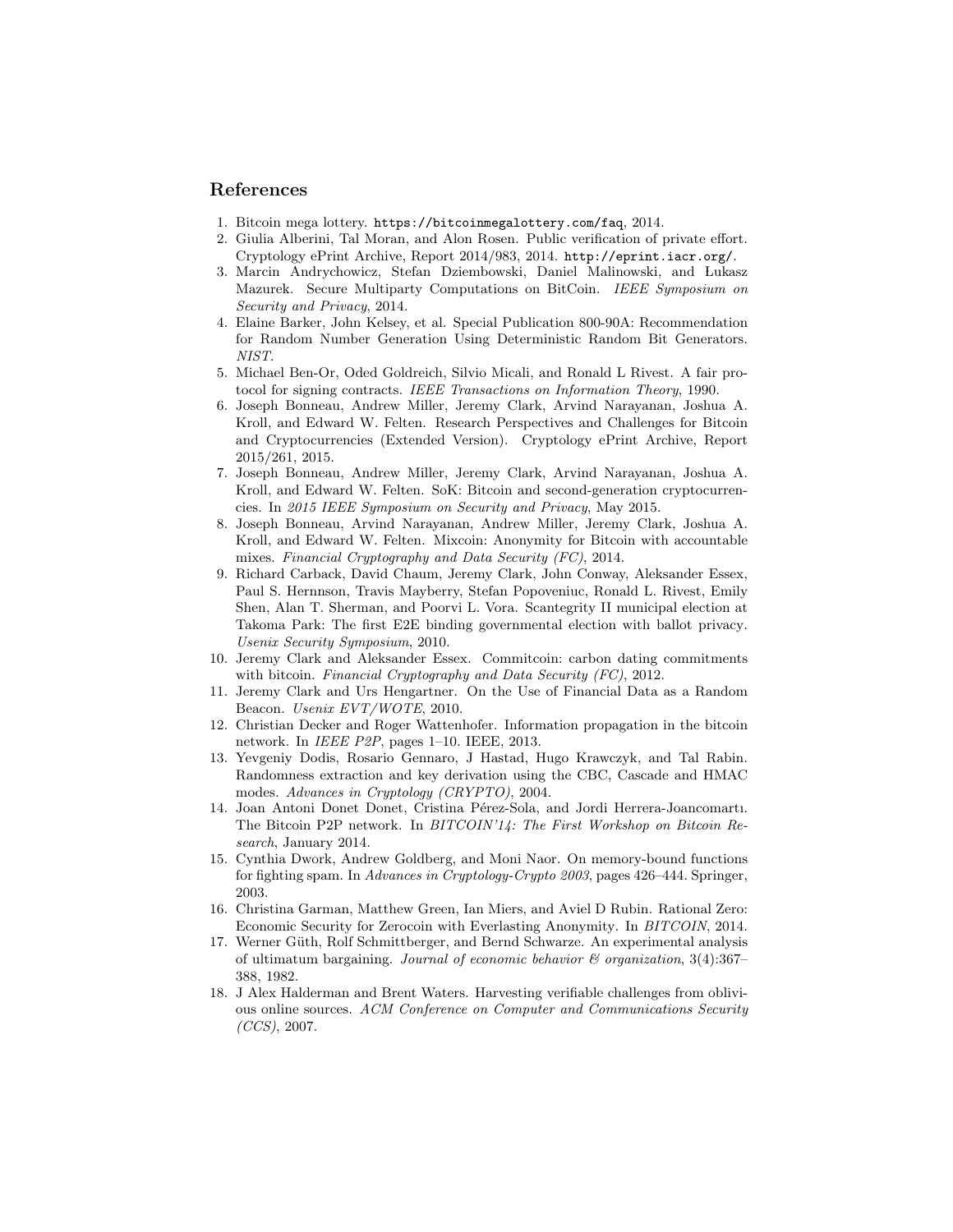- <span id="page-17-2"></span>19. Jennifer Huergo. Nist removes cryptography algorithm from random number generator recommendations. NIST announcement, April 2007.
- <span id="page-17-14"></span>20. Yves Igor Jerschow and Martin Mauve. Modular square root puzzles: Design of non-parallelizable and non-interactive client puzzles. Computers  $\mathcal C$  Security, 35:25– 36, 2013.
- <span id="page-17-18"></span>21. Doug Jones and Barbara Simons. Broken Ballots: Will Your Vote Count? Center for the Study of Language and Information, 2012.
- <span id="page-17-11"></span>22. John Kelsey, Bruce Schneier, Chris Hall, and David Wagner. Secure applications of low-entropy keys. In Information Security, pages 121–134. Springer, 1998.
- <span id="page-17-15"></span>23. Arjen K. Lenstra and Benjamin Wesolowski. A random zoo: sloth, unicorn, and trx. Cryptology ePrint Archive, Report 2015/366, 2015. <http://eprint.iacr.org/>.
- <span id="page-17-20"></span>24. Gregory Maxwell. CoinSwap: Transaction graph disjoint trustless trading, October 2013.
- <span id="page-17-5"></span>25. Ian Miers, Christina Garman, Matthew Green, and Aviel D Rubin. Zerocoin: Anonymous Distributed E-Cash from Bitcoin. IEEE Symposium on Security and Privacy, 2013.
- <span id="page-17-4"></span>26. Satoshi Nakamoto. Bitcoin: A Peer-to-Peer Electronic Cash System, 2009.
- <span id="page-17-6"></span>27. Noam Nisan and Amnon Ta-Shma. Extracting randomness: A survey and new constructions. Journal of Computer and System Sciences, 58(1), 1999.
- <span id="page-17-17"></span>28. Olumuyiwa Oluwasanmi and Jared Saia. Scalable byzantine agreement with a random beacon. Stabilization, Safety, and Security of Distributed Systems, 2012.
- <span id="page-17-1"></span>29. Rene Peralta et al. NIST Randomness Beacon. 2011.
- <span id="page-17-13"></span>30. Colin Percival and Simon Josefsson. The scrypt password-based key derivation function. 2015.
- <span id="page-17-12"></span>31. Niels Provos and David Mazieres. A future-adaptable password scheme. In USENIX Annual Technical Conference, FREENIX Track, pages 81–91, 1999.
- <span id="page-17-0"></span>32. Michael O Rabin. Transaction protection by beacons. Journal of Computer and System Sciences, 1983.
- <span id="page-17-7"></span>33. Ronen Shaltiel. An introduction to randomness extractors. In Automata, languages and programming, pages 21–41. Springer, 2011.
- <span id="page-17-3"></span>34. Dan Shumow and Niels Ferguson. On the possibility of a back door in the NIST SP800-90 Dual EC PRNG. Microsoft Lecture, 2007.
- <span id="page-17-8"></span>35. Luca Trevisan and Salil Vadhan. Extracting randomness from samplable distributions. In 41st Annual Symposium on Foundations of Computer Science., pages 32–42. IEEE, 2000.
- <span id="page-17-9"></span>36. Salil P Vadhan. Randomness extractors and their many guises. In Foundations of Computer Science, 2002. Proceedings. The 43rd Annual IEEE Symposium on, page 9. IEEE, 2002.
- <span id="page-17-16"></span>37. Brent Waters, Ari Juels, J. Alex Halderman, and Edward W. Felten. Dos resistance: New client puzzle outsourcing techniques for dos. ACM Conference on Computer and Communications Security (CCS), 2004.
- <span id="page-17-19"></span>38. Gavin Wood. Ethereum: A secure decentralized transaction ledger. [http:](http://gavwood.com/paper.pdf) [//gavwood.com/paper.pdf](http://gavwood.com/paper.pdf), 2014.

## <span id="page-17-10"></span>A Multi-stage lotteries

#### A.1 Symmetry

The single-stage construction introduced in Section [5](#page-9-3) that it is completely symmetric, that is, it is equivalently manipulation-resistant against an attacker in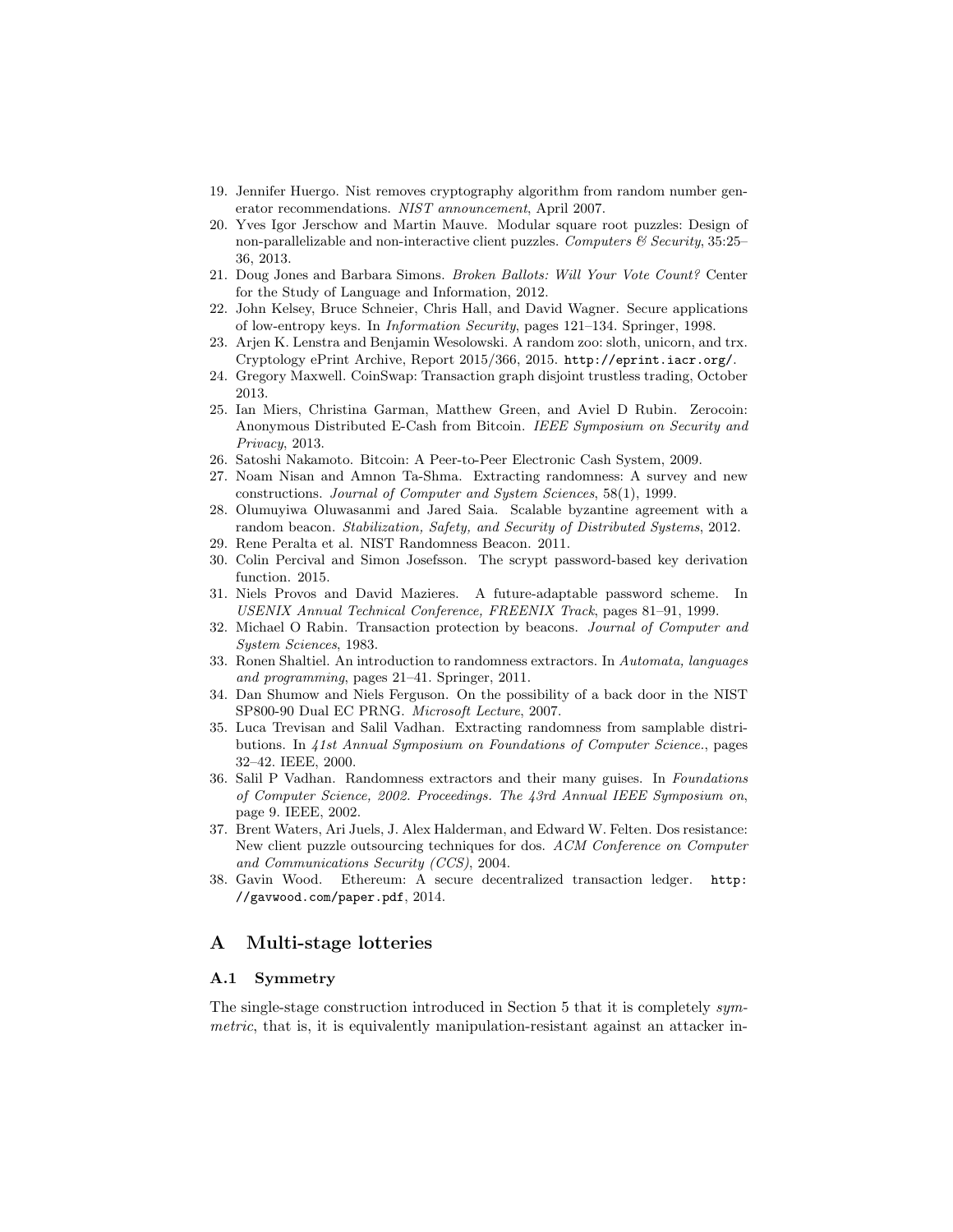terested in any outcome with probability  $p$ . In general, this will not be true for multi-stage lotteries as we will show. We can formalize this as:

**Definition 6.** Consider a lottery  $\mathcal L$  with two players  $A, A'$  having binary stakes  $W, W'$  on outcomes with probabilities  $p, p'$ . We call  $\mathcal L$  symmetric with respect to A, A' if, whenever  $W \cdot p = W' \cdot p'$ ,  $\mathcal L$  is manipulation-resistant against A if and only if it is manipulation-resistant against  $A'$ .

Intuitively, this shows that if two attackers have the same expected value in an honest lottery, there should be equivalent security against both. The singlestage lottery is in fact symmetric against any two possible adversaries, which we can define as a strong property:

**Definition 7.** We call  $\mathcal{L}$  **completely symmetric** if is symmetric with respect to any pair of players with binary outcomes on events  $o, o' \in O$ , the space of possible labeled outputs of the lottery.

#### <span id="page-18-0"></span>A.2 Asymmetric lotteries

In designing a multi-stage lottery, we first consider the case of designing for manipulation-resistance only against a single possible binary attacker with a stake in some outcome with probability  $p$ . We are explicitly not designing against any other attacker, enabling an asymmetric design. In Appendix [D,](#page-30-0) we provide a natural example of where an asymmetric lottery is useful, namely Ben-Or et al.'s fair-contract signing protocol [\[5\]](#page-16-17).

The key insight is to minimize the chance of outputting a winning outcome for the attacker from any any individual state, since this would be the easiest state to prune transitions from. To achieve this, building a lottery with depth  $N$ , we will guarantee a winning outcome for the attacker (and effectively terminate early) after state  $s_i$  with probability  $q_i$  (drawn based on the randomness from that block), otherwise we will move to the next state  $s_i$ . Only from state  $s_N$ , with probability  $(1 - q_N)$ , will we output a losing outcome. This enables each state to have as large of a transition as possible that the attacker would prefer to prune, making manipulation as expensive as possible. While we generally speak of a tree of states, here there are exactly  $N$  states in a linear sequence, each corresponding to a single beacon output.

Transition probabilities The second important insight is to balance the lottery. That is, at any moment the attacker should be exactly ambivalent between attacking during the current state or waiting until the next state. If this were not the case, this would mean one of the two states is more profitable for the attacker and hence the construction would not be optimal. Denoting the probability of outputting a winning outcome from state  $s_i$  as  $q_i$  (with a  $(1 - q_i)$  probability of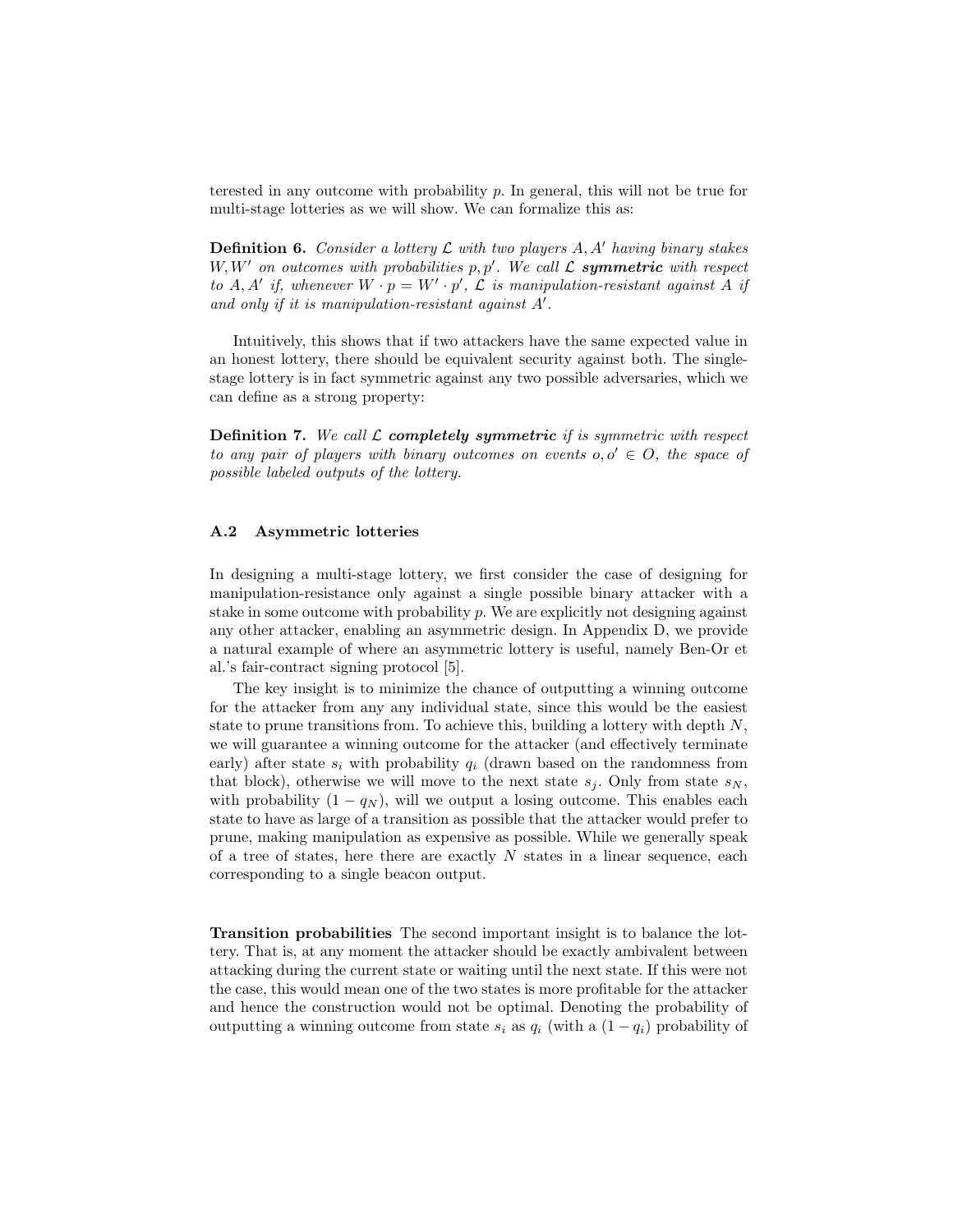transitioning to state  $s_{i+1}$ , we can derive the constraint that:

$$
c(q_i) = (1 - q_i)c(q_{i+1})
$$
  
\n
$$
\frac{1 - q_i}{q_i} = (1 - q_i) \frac{1 - q_{i+1}}{q_{i+1}}
$$
  
\n
$$
\frac{1}{q_i} = \frac{1 - q_{i+1}}{q_{i+1}}
$$
  
\n
$$
q_i = \frac{q_{i+1}}{1 - q_{i+1}}
$$
\n(5)

We can also re-arrange this to obtain:

<span id="page-19-1"></span><span id="page-19-0"></span>
$$
\frac{1}{q_i} = \frac{1 - q_{i+1}}{q_{i+1}}
$$
\n
$$
\frac{1 + q_i}{q_i} = \frac{1}{q_{i+1}}
$$
\n
$$
q_{i+1} = \frac{q_i}{1 + q_i}
$$
\n(6)

In Lemma [1](#page-19-0) we obtain a simple closed-form for every  $q_i$  in terms of  $q_1$ .

Lemma 1. In a balanced asymmetric lottery, the probability of outputting a winning result in state  $s_i$  is  $q_i = \frac{q_1}{1 + (i-1)q_1}$  for all  $i \geq 1$ , where  $q_1$  is the probability of outputting a winning result in the first block.

*Proof.* We can prove this by weak induction on i. In the base case of  $i = 1$ , this is true by identity:

$$
q_i = \frac{q_1}{1 + (i - 1)q_1}
$$

$$
q_1 = \frac{q_1}{1 + (1 - 1)q_1}
$$

$$
q_1 = q_1
$$

In the inductive case, assuming the formula is correct for  $(i - 1)$  we can prove it is true for  $i$  using Equation [6:](#page-19-1)

$$
q_i = \frac{q_{i-1}}{1 + q_{i-1}}
$$
  
\n
$$
q_i = \frac{\frac{q_1}{1 + (i-2)q_1}}{1 + \frac{q_1}{1 + (i-2)q_1}}
$$
 (using ind. hypothesis)  
\n
$$
q_i = \frac{q_1}{1 + (i-2)q_1 + q_1}
$$
  
\n
$$
q_i = \frac{q_1}{1 + (i-1)q_1}
$$

Therefore the result is true for all  $i \geq 1$ .

 $\Box$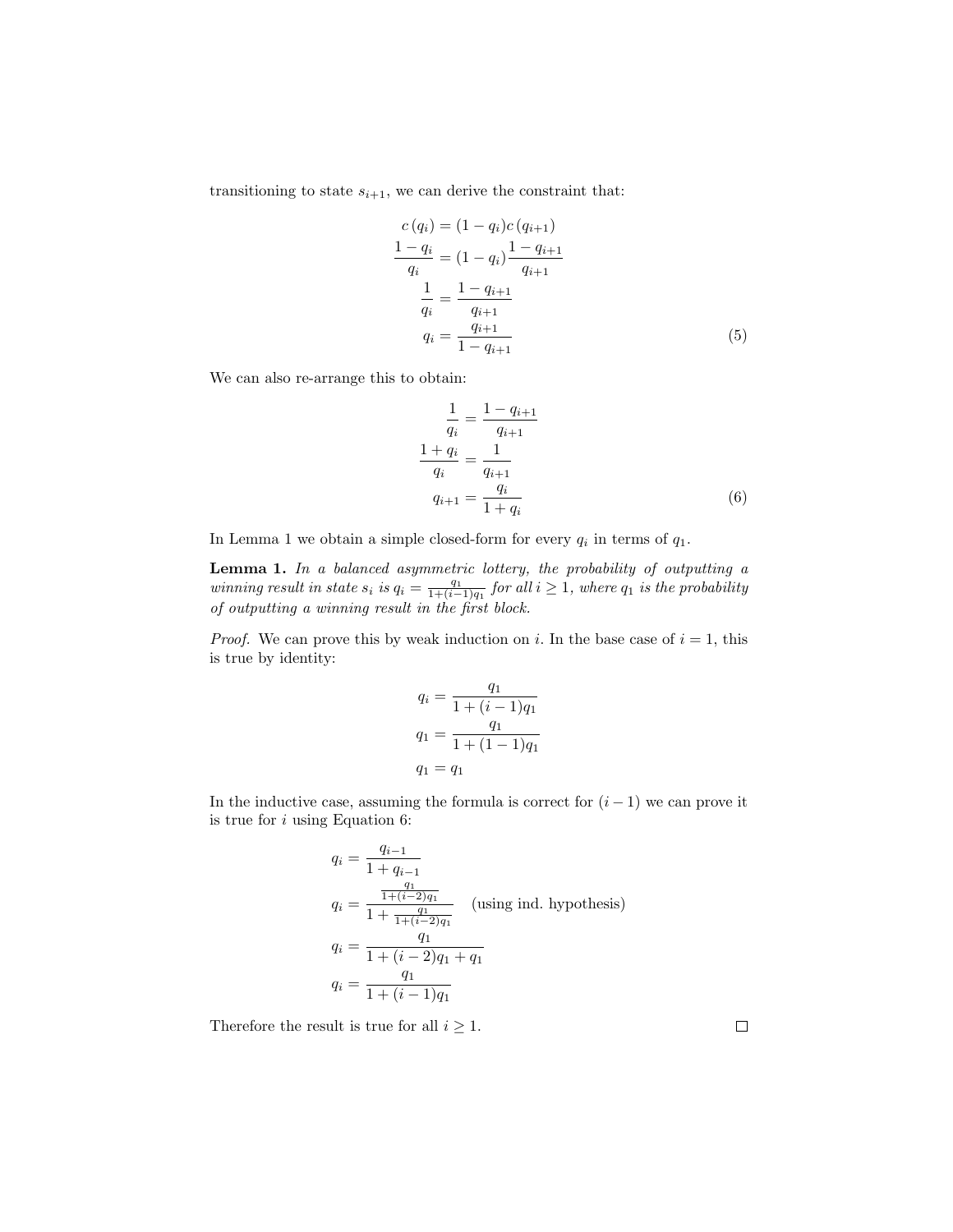**Choosing**  $q_1$  Given the above formula, we only need to find the value of  $q_1$  such that the overall probability of a winning output is  $p$ . This imposes the constraint that:

$$
p_{\text{total}} = q_1 + (1 - q_1)q_2 + (1 - q_1)(1 - q_2)q_3 + \dots
$$
  
\n
$$
= \sum_{i=1}^{N} \left( q_i \cdot \prod_{j=1}^{i-1} (1 - q_1) \right)
$$
  
\n
$$
= \sum_{i=1}^{N} \left( q_i \cdot \prod_{j=1}^{i-1} \left( 1 - \frac{q_1}{1 + (j - 1)q_1} \right) \right)
$$
  
\n
$$
= \sum_{i=1}^{N} \left( q_i \cdot \prod_{j=1}^{i-1} \left( \frac{1 + (j - 2)q_1}{1 + (j - 1)q_1} \right) \right)
$$
  
\n
$$
= \sum_{i=1}^{N} \left( q_i \cdot \frac{1 - q_1}{1 + (i - 2)q_1} \right)
$$
  
\n
$$
= \sum_{i=1}^{N} \frac{q_1}{1 + (i - 1)q_1} \cdot \frac{1 - q_1}{1 + (i - 2)q_1}
$$
  
\n
$$
= q_1(1 - q_1) \sum_{i=1}^{N} \frac{1}{(1 + (i - 1)q_1) \cdot (1 + (i - 2)q_1)}
$$
(7)

At this point, the summation on the right side appears intractable, but it actually reduces to a simple closed-form:

**Lemma 2.** For all integers  $N \geq 3$ , we have:

$$
\sum_{i=3}^{N} \frac{1}{(1 + (i - 1)x)(1 + (i - 2)x)} = \frac{N - 2}{(1 + x)(1 + (N - 1)x)}
$$

*Proof.* We can prove this by weak induction on  $N$ . This is easy to show for the base case of  $N = 3$ :

<span id="page-20-0"></span>
$$
\sum_{i=3}^{3} \frac{1}{(1 + (i - 1)x) \cdot (1 + (i - 2)x)}
$$
  
= 
$$
\frac{1}{(1 + (3 - 1)x) \cdot (1 + (3 - 2)x)}
$$
  
= 
$$
\frac{3 - 2}{(1 + x) \cdot (1 + (3 - 1)x)}
$$

In the inductive case, assuming the property is true for  $N-1$ , we can show it is true for N:

$$
\sum_{i=3}^{N} \frac{1}{(1 + (i-1)x) \cdot (1 + (i-2)x)}
$$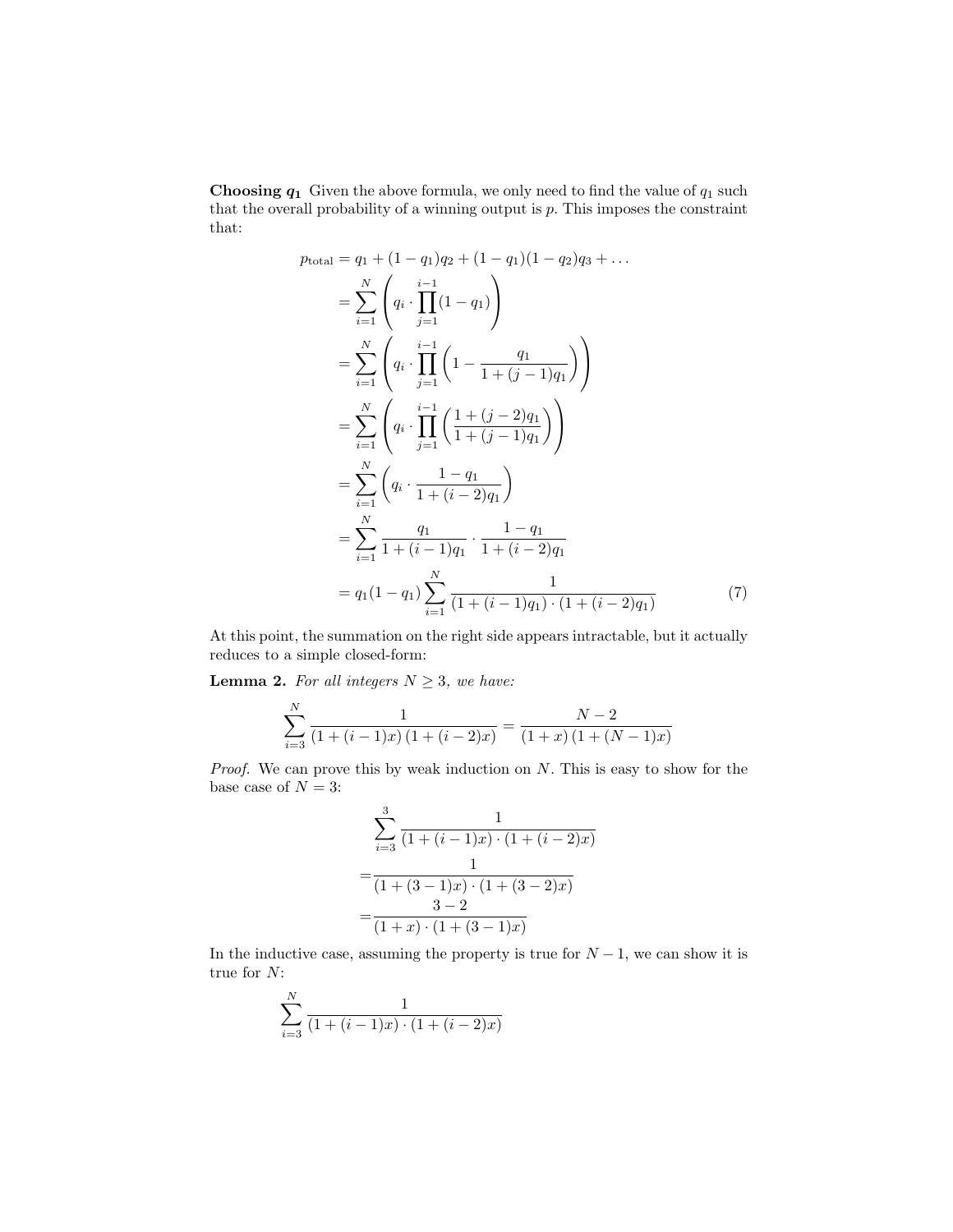$$
\begin{split}\n&= \left(\sum_{i=3}^{N-1} \frac{1}{(1+(i-1)x)\cdot(1+(i-2)x)}\right) + \dots \\
&= \frac{N-3}{(1+x)\left(1+(N-2)x\right)} + \frac{1}{(1+(N-1)x)\left(1+(N-2)x\right)} \\
&= \frac{(N-3)\left(1+(N-1)x\right) + 1+x}{(1+x)\cdot(1+(N-1)\cdot x)\cdot(1+(N-2)\cdot x)} \\
&= \frac{(N-2)\left(1+(N-1)x\right) - \left(1+(N-1)x\right) + 1+x}{(1+x)\cdot(1+(N-1)\cdot x)\cdot(1+(N-2)\cdot x)} \\
&= \frac{(N-2)\left(1+(N-1)x\right) - Nx + 2x}{(1+x)\cdot(1+(N-1)\cdot x)\cdot(1+(N-2)\cdot x)} \\
&= \frac{(N-2)\left(1+(N-1)x\right) - (N-2)x}{(1+x)\cdot(1+(N-1)\cdot x)\cdot(1+(N-2)\cdot x)} \\
&= \frac{(N-2)\left(1+(N-2)x\right)}{(1+x)\cdot(1+(N-1)\cdot x)\cdot(1+(N-2)\cdot x)} \\
&= \frac{(N-2)}{(1+x)\cdot(1+(N-1)\cdot x)}\n\end{split}
$$

Therefore the result is true for all  $N\geq 3.$ 

We can plug this formula into Equation [7](#page-20-0) and reduce to:

$$
p_{\text{total}} = q_1(1-q_1) \sum_{i=1}^{N} \frac{1}{(1+(i-1)q_1) \cdot (1+(i-2)q_1)}
$$
  
\n
$$
= q_1 + \frac{q_1(1-q_1)}{1+q_1} + \sum_{i=3}^{N} \frac{1}{(1+(i-1)q_1)(1+(i-2)q_1)}
$$
  
\n
$$
= q_1 + \frac{q_1(1-q_1)}{1+q_1} + \frac{q_1(1-q_1)(N-2)}{(1+q_1) \cdot (1+(N-1) \cdot q_1)}
$$
  
\n
$$
= \frac{2q_1}{1+q_1} + \frac{q_1(1-q_1)(N-2)}{(1+q_1) \cdot (1+(N-1) \cdot q_1)}
$$
  
\n
$$
= \frac{2q_1 \cdot (1+(N-1) \cdot q_1) + q_1(1-q_1)(N-2)}{(1+q_1) \cdot (1+(N-1) \cdot q_1)}
$$
  
\n
$$
= \frac{2q_1 \cdot (1+(N-1) \cdot q_1) + q_1(1-q_1)(N-2)}{(1+q_1) \cdot (1+(N-1) \cdot q_1)}
$$
  
\n
$$
= \frac{2q_1 + 2Nq_1^2 - 2q_1^2 + Nq_1 - Nq_1^2 - 2q_1 + 2q_1^2}{(1+q_1) \cdot (1+(N-1) \cdot q_1)}
$$
  
\n
$$
= \frac{Nq_1^2 + Nq_1}{(1+q_1) \cdot (1+(N-1) \cdot q_1)}
$$
  
\n
$$
= \frac{Nq_1}{(1+(N-1) \cdot q_1)}
$$

 $\Box$ 

(8)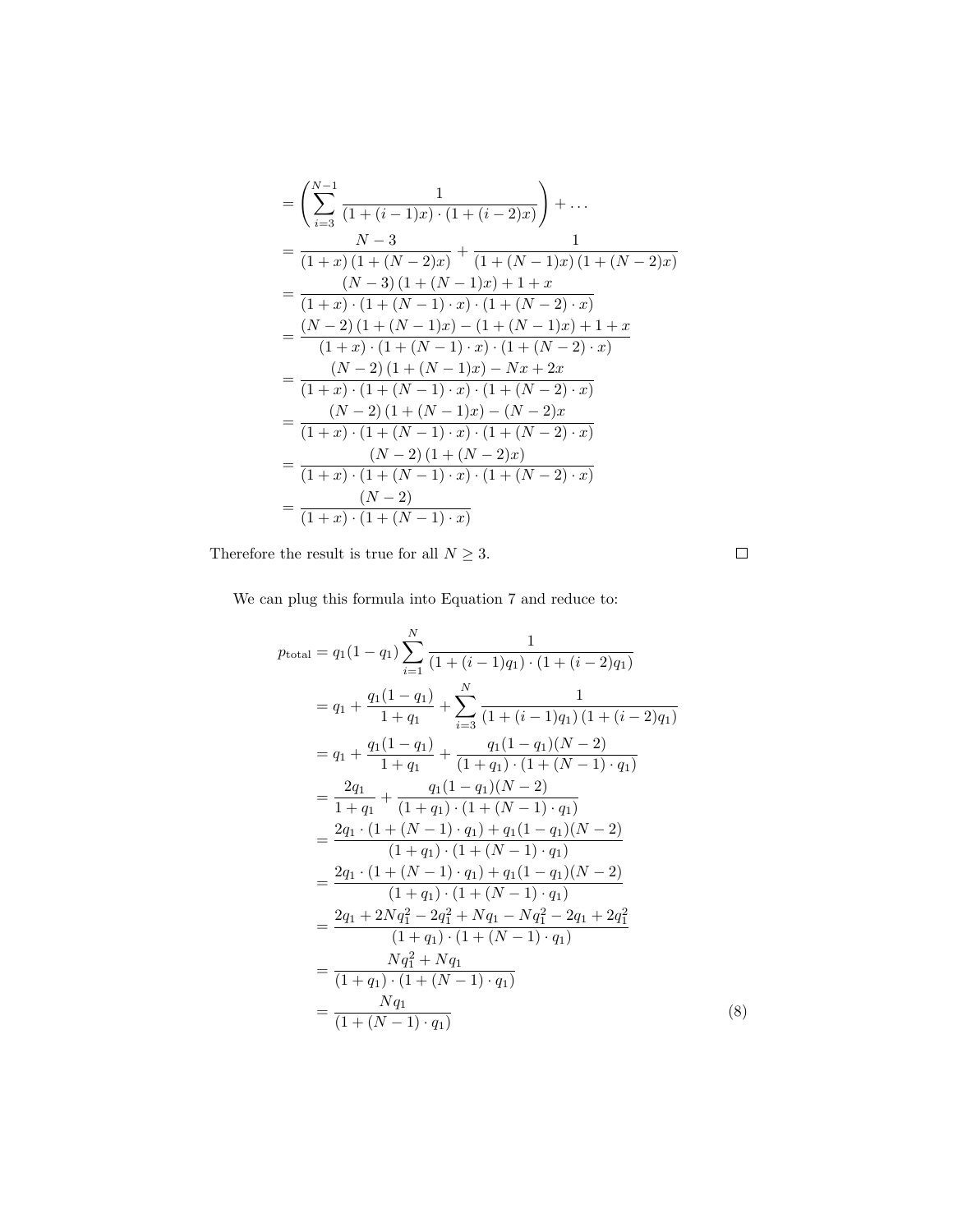Given constraints  $p_{\text{total}} = p$  and N, we can solve for  $q_1$ :

<span id="page-22-0"></span>
$$
p = \frac{Nq_1}{(1 + (N - 1) \cdot q_1)}
$$
  
\n
$$
p(1 + (N - 1) \cdot q_1) = Nq_1
$$
  
\n
$$
p + pNq_1 - pq_1 - Nq_1 = 0
$$
  
\n
$$
q_1(pN - p - N) = -p
$$
  
\n
$$
q_1 = \frac{p}{N + p - pN}
$$
  
\n
$$
q_1 = \frac{p}{(1 - p)N + p}
$$
\n(9)

We can also derive a general equation for each  $q_i$  using our formula from Lemma [1:](#page-19-0)

$$
q_i = \frac{q_1}{1 + (i - 1)q_1}
$$
 (Lemma 1)  
\n
$$
q_i = \frac{\frac{p}{(1-p)N+p}}{1 + (i - 1)\frac{p}{(1-p)N+p}}
$$
 (Eq. 9)  
\n
$$
q_i = \frac{p}{(1-p)N + p + (i - 1)p}
$$
  
\n
$$
q_i = \frac{p}{(1-p)N + ip}
$$
 (10)

Security Given our formula for the optimal  $q_1$  in Equation [9,](#page-22-0) we can now compute the cost of manipulation. Recall that our design ensured that pruning any transition is equivalently beneficial as pruning any other. Thus, we can analyze the cost of the simplest manipulation algorithm which forces a winning output from the very first state:

$$
C(\mathcal{A}) = c(q1)
$$
  
=  $\frac{1-q1}{q1}$   
=  $\frac{1 - \frac{p}{N+p-pN}}{\frac{p}{N+p-pN}}$   
=  $\frac{N+p-pN-p}{p}$   
=  $\frac{N-pN}{p}$   
=  $N \cdot \frac{1-p}{p}$   
=  $N \cdot c(p)$  (11)

This result shows that, regardless of  $p$ , we can get an exactly  $N$ -fold increase in manipulation-resistance by building a lottery with  $N$  stages. An intuitive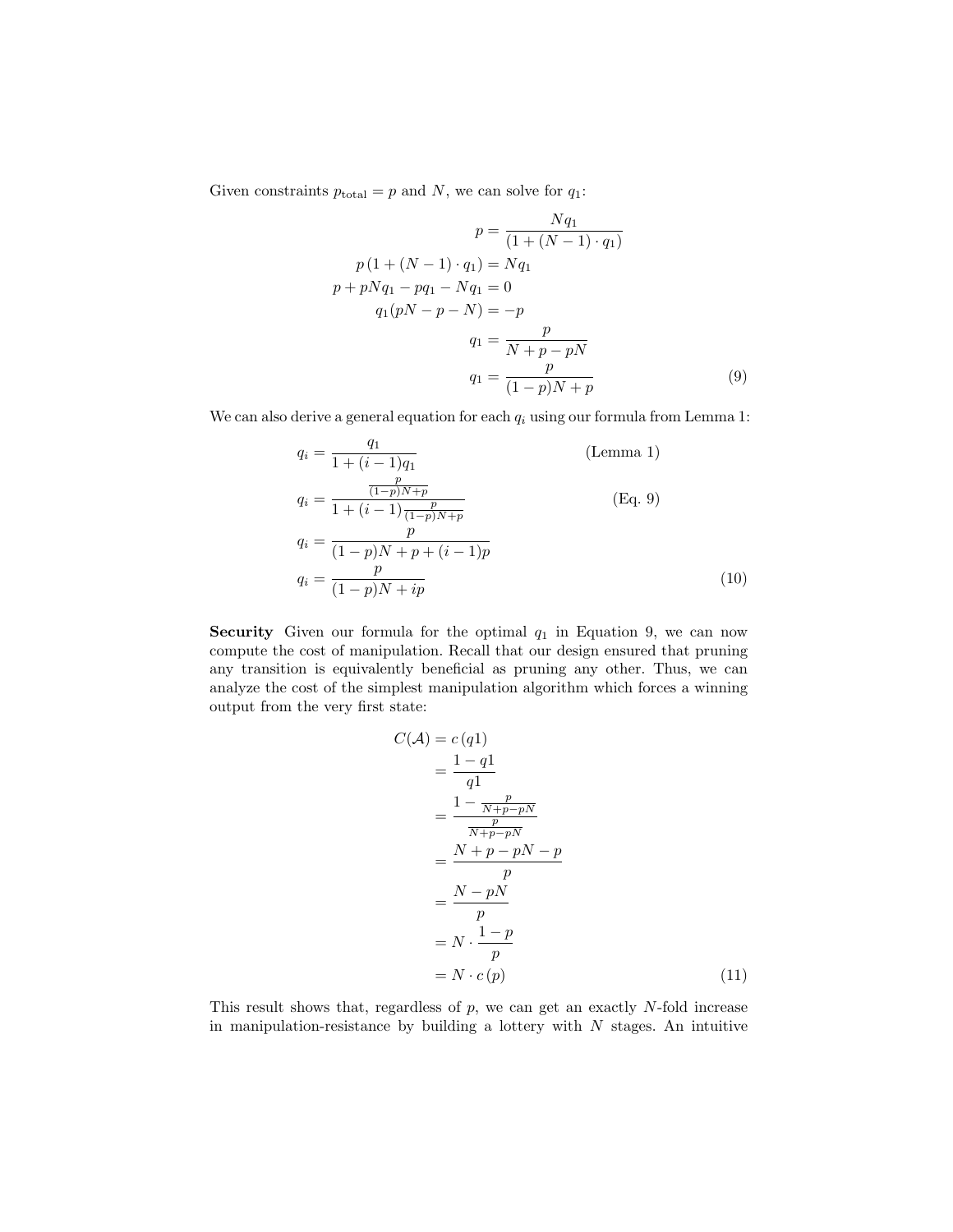explanation for this is to consider a slightly stronger attacker model who can not only pay miners to withhold blocks, but can retroactively pay to eliminate published blocks. Such an attacker, for any N-stage construction, could simply allow  $N$  blocks to be mined as usual and then pay to retract all of them if they result in a losing lottery outcome. The cost of this manipulation would also be  $N \cdot c(p)$ , as each failed lottery run would now require paying the cost of all N blocks used. This suggests that  $N \cdot c(p)$  is a natural limit and indicates that our asymmetric construction is optimal.

Security against inverse attacker Unfortunately, this design only provides increased security against manipulation by one party. If we design for security against an attacker trying to force a 1-bit outcome of 0, the construction provides no additional security against an attacker motivated to force an outcome of 1. In fact the construction is slightly weaker than a single-stage lottery against such an *inverse attacker A'*. Though this attacker is paying to prune a transition from every state, these transitions are all low-probability and hence the total number of expected blocks to pay off is very low:

$$
C(\mathcal{A}') = \sum_{i}^{N} c (1 - q_{i})
$$
  
=  $\sum_{i}^{N} c \left( 1 - \frac{p}{(1 - p)N + ip} \right)$   
=  $\sum_{i}^{N} c \left( \frac{(1 - p)N + (i - 1)p}{(1 - p)N + ip} \right)$   
=  $\sum_{i}^{N} \frac{1 - \frac{(1 - p)N + (i - 1)p}{(1 - p)N + ip}}{\frac{(1 - p)N + (i - 1)p}{(1 - p)N + ip}}$   
=  $\sum_{i}^{N} \frac{(1 - p)N + ip - ((1 - p)N + (i - 1)p)}{(1 - p)N + (i - 1)p}$   
=  $\sum_{i}^{N} \frac{p}{(1 - p)N + (i - 1)p}$  (12)

We can show by inequality that this is worse than the expected cost of an attack against a 1-stage lottery:

<span id="page-23-0"></span>
$$
C(\mathcal{A}') = \sum_{i}^{N} \frac{p}{(1-p)N + (i-1)p}
$$

$$
= p \cdot \sum_{i}^{N} \frac{1}{(1-p)N + (i-1)p}
$$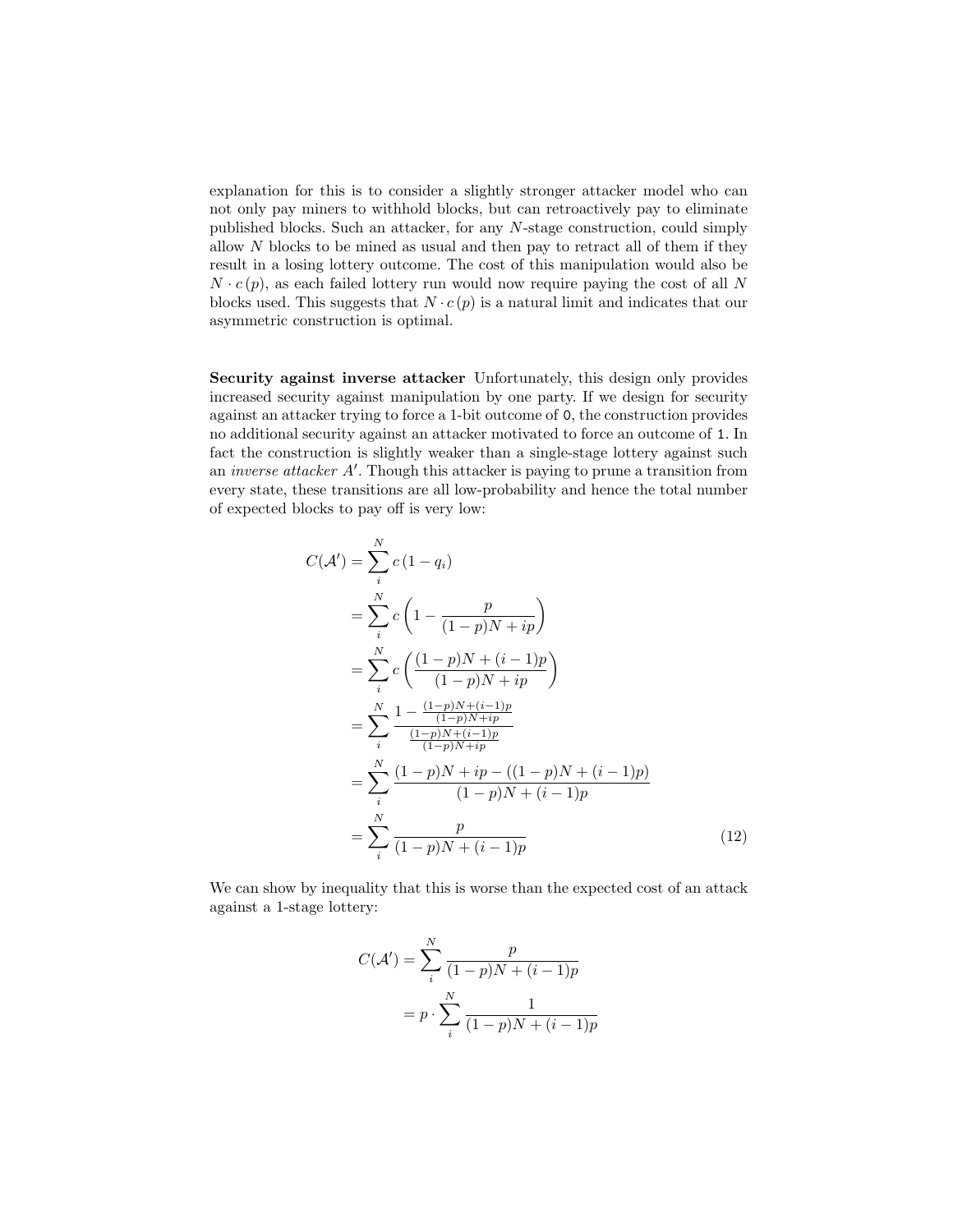$$
\langle p \cdot \sum_{i}^{N} \frac{1}{(1-p)N} \n= \frac{p}{1-p} \cdot \sum_{i}^{N} \frac{1}{N} \n= \frac{1 - (1-p)}{1-p} \n= c(1-p)
$$
\n(13)

Combined with a lower bound from Equation [12](#page-23-0) we have:

$$
p < C(\mathcal{A}') < \frac{p}{1-p} = c(1-p) \tag{14}
$$

### <span id="page-24-1"></span>A.3 Extended symmetric lotteries

Next we explore optimal multi-stage lottery constructions that are symmetric. We will demonstrate a 2-stage lottery that is optimal and symmetric against a set of  $k$  attackers who each win a binary reward with a set of mutually exclusive outcomes of probability  $\frac{1}{k}$ .

<span id="page-24-0"></span>To do this, we introduce a general theorem about when an optimal attack algorithm should prune (or not prune) transitions, which we prove in Appendix [B.2.](#page-27-0)

Theorem 1. Consider a lottery manipulation algorithm A which has expected value  $\mathbb{E}_i$  from state  $s_i$  in a lottery. For a state transition  $P_{i,j}$  which A doesn't prune, a modified algorithm  $A'$  which does prune  $P_{i,j}$  will produce a higher expected value if and only if:

$$
\mathbb{E}_i + 1 > \mathbb{E}_j
$$

By symmetry, A' will be superior if it doesn't prune a transition  $P_{i,k}$  which A does prune if and only if:

$$
\mathbb{E}_i + 1 < \mathbb{E}_k
$$

Now we can design our two-stage, k-player lottery. The insight is to motivate any attacker to prune branches in both stages. By setting each of  $k$  transitions from the start state to have  $P_{*,j} = \frac{1}{k}$ , we can ensure the construction is at least as manipulation-resistant as a one-stage lottery.

Thus we want  $k$  transitions in from the start state, each to a state that is slightly more favorable to one player and less favorable to all others, with probability  $q > \frac{1}{k}$  to output symbol  $o$  and  $\frac{1-q}{k-1}$  to output each of  $k-1$  other symbols. We want to set  $q$  as high as possible to require pruning in the first round, but no higher to keep pruning in the second round as expensive as possible.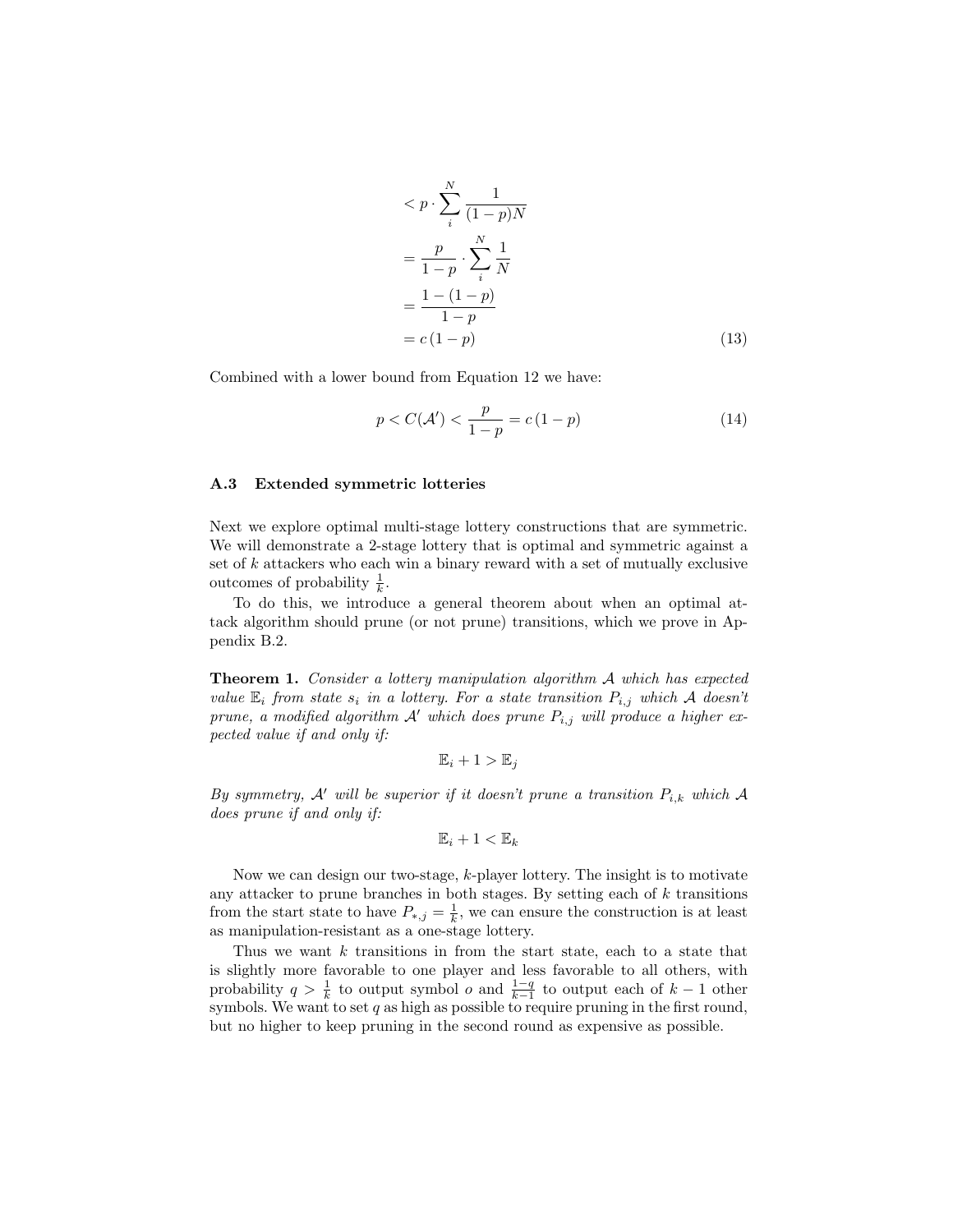Theorem [1](#page-24-0) lets us enumerate this constraint precisely. If we call the expected value for player A in one of the  $k-1$  stages not favorable to A as  $\mathbb{E}^A_-$ , we have:

$$
\mathbb{E}_{*}^{A} = \mathbb{E}_{-}^{A} + 1
$$
\n
$$
W - c\left(\frac{1}{k}\right) - c(q) + 1 = W - c\left(\frac{1-q}{k-1}\right)
$$
\n
$$
\frac{1 - \frac{1}{k}}{\frac{1}{k}} + \frac{1-q}{q} + 1 = \frac{1 - \frac{1-q}{k-1}}{\frac{1-q}{k-1}}
$$
\n
$$
k - 1 + \frac{1}{q} = \frac{k+q-2}{1-q}
$$
\n
$$
k + \frac{1}{q} = \frac{k-1}{1-q}
$$
\n
$$
\frac{kq+1}{q} = \frac{k-1}{1-q}
$$
\n
$$
kq + 1 - kq^{2} - q = kq - q
$$
\n
$$
kq^{2} = 1
$$
\n
$$
q = \frac{1}{\sqrt{k}}
$$
\n(15)

**Security** Using the optimal value of  $q$  derived in Equation [15,](#page-25-0) we can compute the expected attack cost, recalling that the optimal manipulation strategy for all attackers is to prune in both stages:

<span id="page-25-0"></span>
$$
C(\mathcal{A}) = c\left(\frac{1}{k}\right) + c\left(\frac{1}{\sqrt{k}}\right)
$$

$$
= \frac{1 - \frac{1}{k}}{\frac{1}{k}} + \frac{1 - \frac{1}{\sqrt{k}}}{\frac{1}{\sqrt{k}}}
$$

$$
= k + \sqrt{k} - 2 \tag{16}
$$

For a single-stage lottery, the cost is simply  $k - 1$ . Thus we can definitively increase security with additional stages even in a symmetric lottery, albeit we can't obtain a linear increase as was possible with an asymmetric construction.

Extension to additional stages We can use this design strategy to extend the construction to  $N > 2$  stages, adding transitions from the second-stage states into states with higher and higher probabilities of outputting one outcome compared to all others. Unfortunately, there does not appear to be a simple closedform solution for the transition probabilities beyond 2-stages, as Equation [15](#page-25-0) is replaced with a quadratic equation with a non-square discriminant. We have implemented and solved this equation by numerical approximation and observed empirically that an N stage lottery can be implemented, albeit with a cost of manipulation  $C(\mathcal{A}) \in O(\lg N)$ .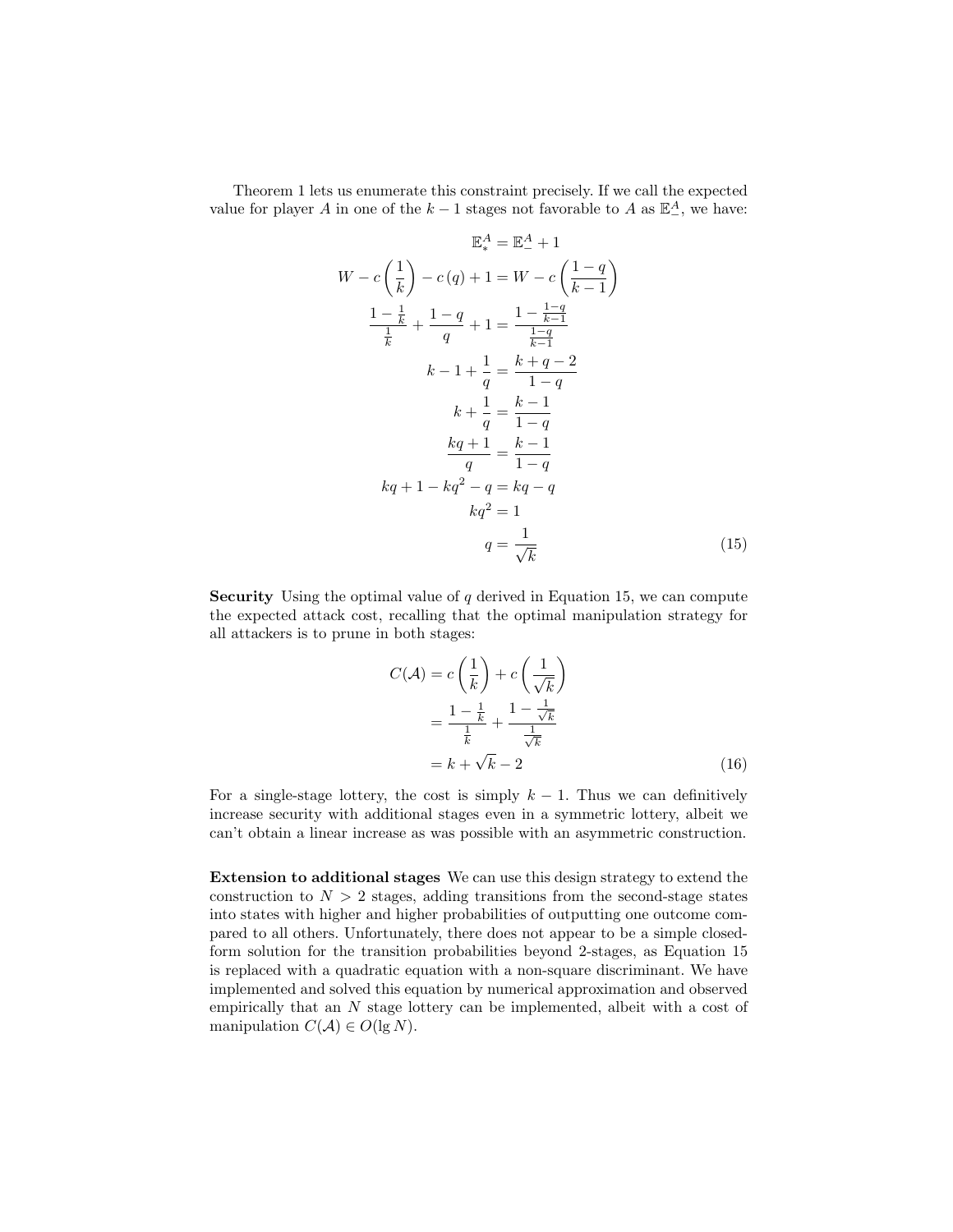Limits against an unknown attacker Given the above construction, it may seem wise to simply choose a very large k, such as  $k = 2^{128}$ , making it equally difficult to manipulate the lottery to produce any bit string. The goal would be to render any attacker, regardless of their goal, unable to manipulate the beacon cost-effectively.

Unfortunately this approach doesn't work and ends up producing a lottery that it is only as manipulation-resistant as a one-stage lottery. Specifically, it fails as  $k \to \infty$  against any attacker who has a binary reward in any outcome with non-negligible probability  $p$ . We can see this by considering the cost to an attacker who simply waits until the last round of the above construction before attacking:

$$
\lim_{k \to \infty} C(\mathcal{A}) =
$$
\n
$$
= p \cdot c \left( \frac{1}{\sqrt{k}} + (pk - 1) \frac{1 - \frac{1}{\sqrt{k}}}{k - 1} \right) + (1 - p)c \left( (pk) \frac{1 - \frac{1}{\sqrt{k}}}{k - 1} \right)
$$
\n
$$
= p \cdot c(p) + (1 - p)c(p)
$$
\n
$$
= c(p)
$$

An intuitive explanation is that if we have no way of determining what the attacker's goal function is then surely they will almost always reach a penultimate state with a roughly  $p$  chance of outputting a winning result; therefore the attacker can simply wait and attack in the last block. This is an important limitation to multi-stage lotteries: we are only able to obtain greater security than a 1-stage lottery by ensuring the attacker always reaches a final state which has a probability higher or lower than  $p$  of outputting a winning result, which on expectation is costlier to manipulate than single-stage lottery. This becomes impossible as the number of potential attacker goals grows infinite.

This result highlights that while multi-stage lotteries are possible, they must be carefully designed for a specific threat model and are not a panacea.

## B Additional proofs

#### <span id="page-26-0"></span>B.1 Proof that partial pruning is sub-optimal

In Section [4.5](#page-8-1) we claimed the following theorem:

Theorem 2. An optimal lottery manipulation algorithm will always either reduce the probability of a transition  $P_{i,j}$  to 0 or not reduce it at all.

*Proof.* Denote the algorithm's expected value upon reaching state  $s_j$  as  $\mathbb{E}_j$  and the expected value upon taking any other transition from state  $s_i$  as  $\mathbb{E}'_j$ . Now assume that an optimal attack algorithm were to reduce the transition probability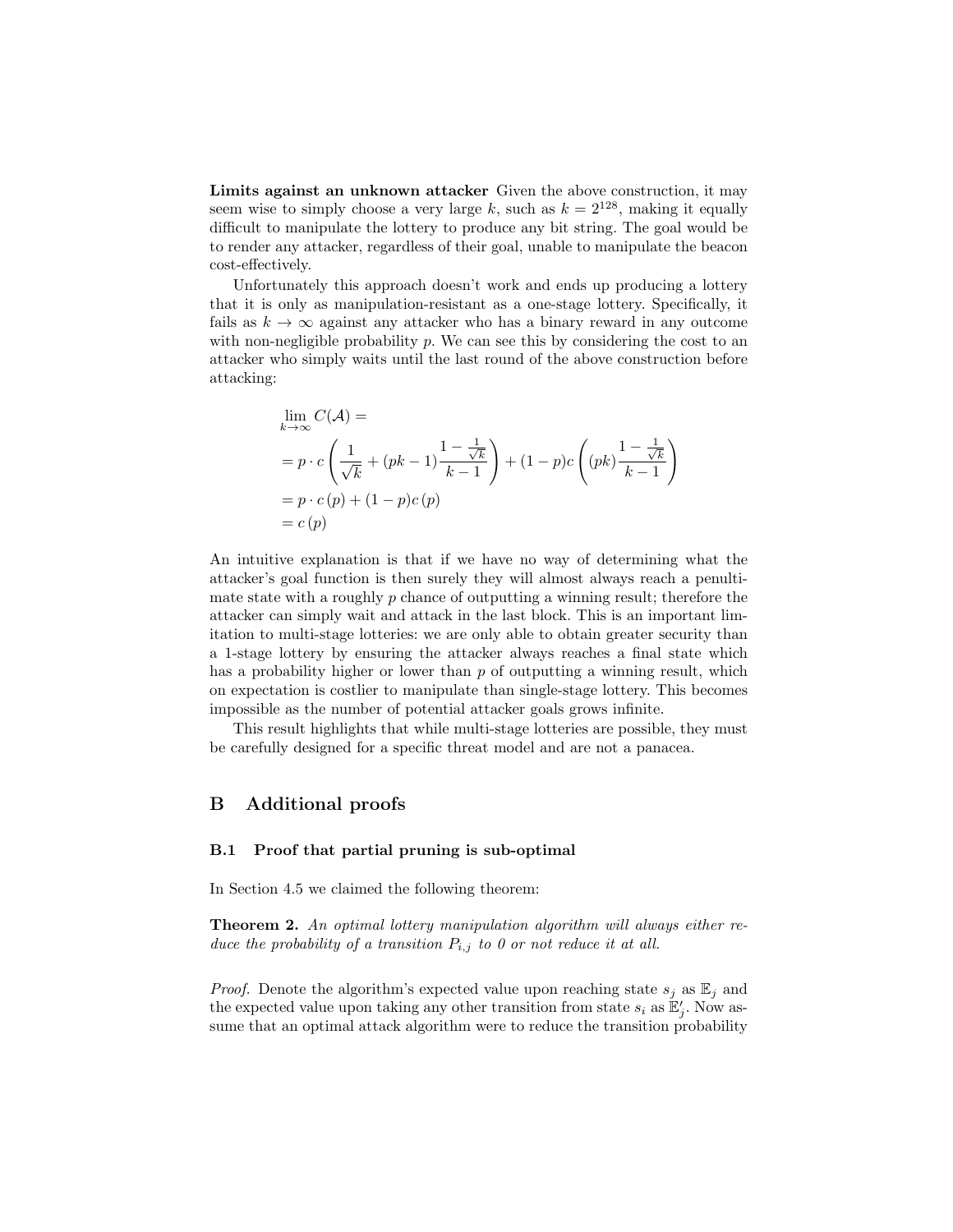$P_{i,j}$  to  $\alpha \cdot P_{i,j}$  for  $\alpha > 0$ . This would imply that:

$$
\mathbb{E}_{\text{prune}} < \mathbb{E}_{\text{partial}}
$$
\n
$$
\mathbb{E}'_j - c(1 - P_{i,j}) < (1 - \alpha \cdot P_{i,j}) \mathbb{E}'_j + \alpha \cdot P_{i,j} \cdot \mathbb{E}_j - c(1 - \alpha P_{i,j})
$$
\n
$$
-c(1 - P_{i,j}) < \alpha \cdot P_{i,j} (\mathbb{E}_j - \mathbb{E}'_j) - c(1 - \alpha \cdot P_{i,j})
$$
\n
$$
-\frac{1 - (1 - P_{i,j})}{(1 - P_{i,j})} < \alpha \cdot P_{i,j} (\mathbb{E}_j - \mathbb{E}'_j) - \frac{1 - (1 - \alpha \cdot P_{i,j})}{(1 - \alpha \cdot P_{i,j})}
$$
\n
$$
-\frac{1}{(1 - P_{i,j})} < \alpha (\mathbb{E}_j - \mathbb{E}'_j) - \frac{\alpha}{(1 - \alpha \cdot P_{i,j})}
$$
\n
$$
-\frac{1}{(1 - \alpha P_{i,j})} < \alpha (\mathbb{E}_j - \mathbb{E}'_j) - \frac{\alpha}{(1 - \alpha \cdot P_{i,j})}
$$
\n
$$
0 < \alpha (\mathbb{E}_j - \mathbb{E}'_j) - \frac{1 - \alpha}{(1 - \alpha \cdot P_{i,j})}
$$

However, we must have  $\mathbb{E}_j < \mathbb{E}'_j$ , or else the attacker would not be pruning  $P_{i,j}$ at all, and therefore  $\mathbb{E}_j - \mathbb{E}'_j < 0$  The term on the right,  $\frac{1-\alpha}{(1-\alpha \cdot P_{i,j})}$ , must be positive because  $P_{i,j}$  and  $\alpha$  are both in the range  $(0, 1)$ . Therefore this term is positive and the inequality cannot possibly hold, meaning it is impossible for partial pruning of a transition to be more beneficial than complete pruning.  $\Box$ 

## <span id="page-27-0"></span>B.2 Proof of Theorem [1](#page-24-0)

In Section [A.3,](#page-24-1) we introduced Theorem [1](#page-24-0) stating that for a lottery manipulation algorithm A which has expected value  $\mathbb{E}_i$  from state  $s_i$ , pruning transition  $P_{i,j}$ will lead to an improved algorithm  $\mathcal{A}'$  if  $\mathbb{E}_i + 1 > \mathbb{E}_j$ .

Proof. To prove this, we'll assume consider the conditions in which the two algorithms are exactly equivalent and pruning makes no difference:

$$
\mathbb{E}_{i}^{\mathcal{A}} = \mathbb{E}_{i}^{\mathcal{A}'} \n\mathbb{E}_{i}^{\mathcal{A}} = c(P_{i}^{\prime\star}) + \frac{\sum_{k \in S_{i}^{\prime\star}} P_{i,k}^{\prime} \cdot \mathbb{E}_{k}^{\mathcal{A}^{\prime}}}{P_{i}^{\prime\star}} \n\mathbb{E}_{i}^{\mathcal{A}} = \frac{1 - P_{i}^{\prime\star} + P_{i,j}}{P_{i}^{\prime\star} - P_{i,j}} + \frac{\sum_{k \in S_{i}^{\prime\star}} P_{i,k} \cdot \mathbb{E}_{k}^{\mathcal{A}^{\prime}}}{P_{i}^{\prime\star} - P_{i,j}} \n\mathbb{E}_{i}^{\mathcal{A}} = \frac{P_{i}^{\prime\star}}{P_{i}^{\prime\star} - P_{i,j}} \cdot \frac{1 - P_{i}^{\prime\star} + P_{i,j} + \sum_{k \in S_{i}^{\star}} P_{i,k} \cdot \mathbb{E}_{k}^{\mathcal{A}} - P_{i,j} \mathbb{E}_{j}^{\mathcal{A}}}{P_{i}^{\prime\star}} \n\mathbb{E}_{i}^{\mathcal{A}} = \frac{P_{i}^{\prime\star}}{P_{i}^{\prime\star} - P_{i,j}} \left( \mathbb{E}_{i}^{\mathcal{A}} + \frac{P_{i,j}}{P_{i}^{\prime\star}} - P_{i,j} \mathbb{E}_{j}^{\mathcal{A}} \right) \n\mathbb{E}_{i}^{\mathcal{A}} = \frac{P_{i}^{\prime\star}}{P_{i}^{\prime\star} - P_{i,j}} \mathbb{E}_{i}^{\mathcal{A}} + \frac{P_{i,j}}{P_{i}^{\prime\star} - P_{i,j}} (1 - \mathbb{E}_{j}^{\mathcal{A}}) \n0 = \frac{P_{i,j}}{P_{i}^{\prime\star} - P_{i,j}} \mathbb{E}_{i}^{\mathcal{A}} + \frac{P_{i,j}}{P_{i}^{\prime\star} - P_{i,j}} (1 - \mathbb{E}_{j}^{\mathcal{A}})
$$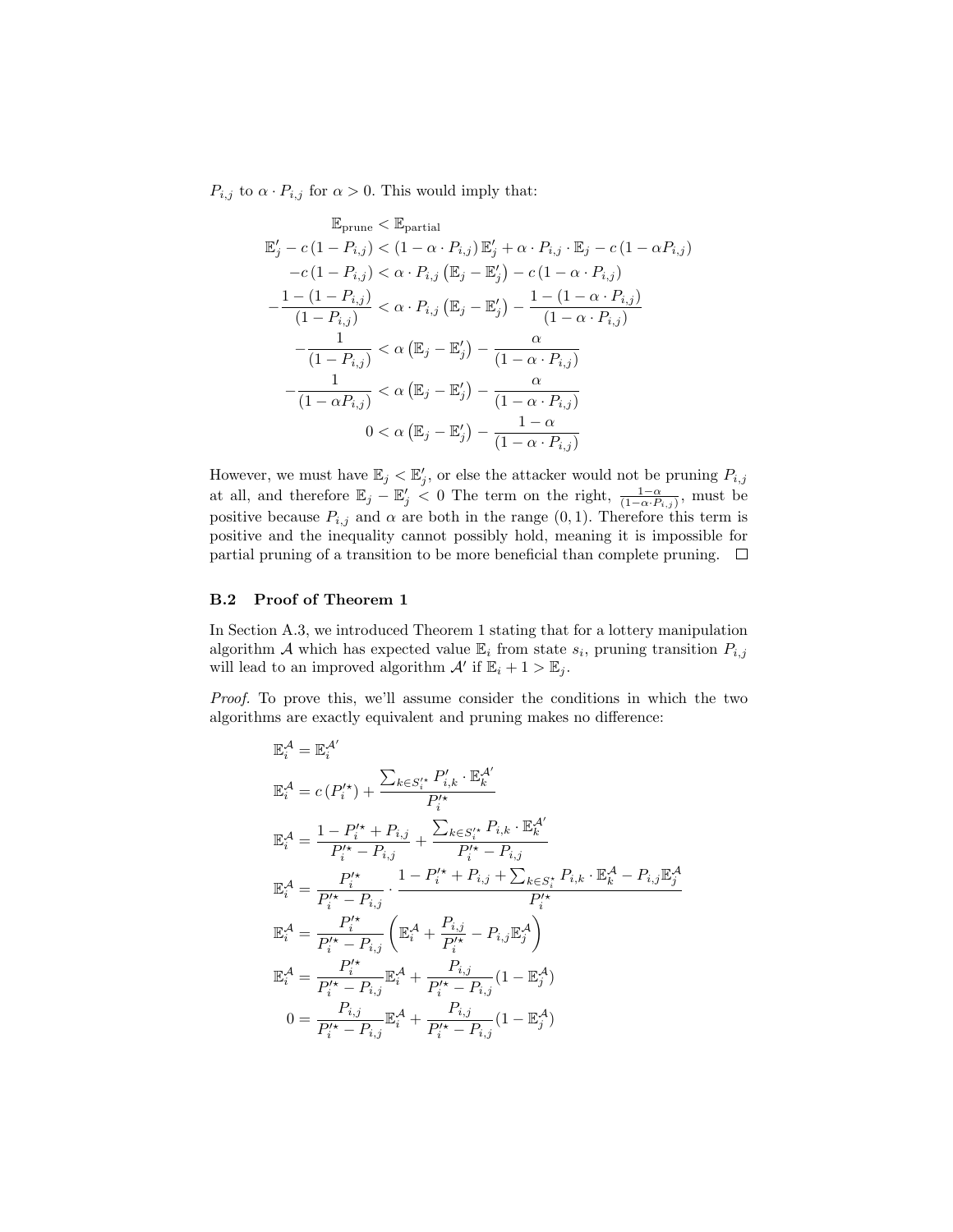$$
0 = \mathbb{E}_{i}^{\mathcal{A}} + (1 - \mathbb{E}_{j}^{\mathcal{A}})
$$

$$
\mathbb{E}_{i}^{\mathcal{A}} = \mathbb{E}_{j}^{\mathcal{A}} - 1
$$

As  $\mathbb{E}_j^{\mathcal{A}}$ , pruning the transition  $P_{i,j}$  only becomes less beneficial, thus proving the theorem.  $\Box$ 

This theorem also implies as a corollary that an algorithm  $\mathcal{A}'$  not pruning a transition  $\mathbb{E}_{j}^{\mathcal{A}}$  satisfying the same inequality will be superior to an algorithm  $\mathcal{A}$ that does prune it.

## <span id="page-28-0"></span>C Technical details of beacon opcode

The OP BEACON opcode will read several beacon parameters from the stack and pushes a 32-bit beacon-derived random value onto the stack.<sup>[9](#page-28-1)</sup> If more random data is needed, OP BEACON could be called multiple times with different nonces. The parameters passed to OP BEACON (technically popped off of the stack) are:

- 1. A 64-bit nonce that will be included in the hash during the beacon computation. This will allow distinct beacon outputs to be obtained by different parties.
- 2. A 32-bit number specifying the number of blocks to be included in the beacon computation. Note that we are not proposing a multi-stage lottery, only a single beacon computation that may hash multiple blocks.
- 3. An offset from the current block to begin gathering blocks for the Bitcoin computation. The opcode will result in an exception if executed in a block prior to the block index in which the transaction is included, plus this offset, plus the number of blocks needed, so this effectively functions as a time-lock on the transaction.

Overall, this is a relatively small change to Bitcoin which is suitable for adoption as a "soft-fork."[10](#page-28-2) The beacon computation, consisting solely of hashing, is very cheap compared to the signature verification which miners already perform, and the only data referenced is block headers which must already be cached to perform block chain verification. The new op code should have no effect on transaction validation caches, as once a transaction can be validated the beacon value will be fixed.<sup>[11](#page-28-3)</sup>

The use of a relative offset is perhaps the most unusual aspect of our proposal compared to other Bitcoin opcodes, but it serves an important security function over the alternative of specifying a fixed index from which to calculate

<span id="page-28-1"></span><sup>9</sup> Currently arithmetic opcodes in Bitcoin only operate on signed 32-bit integers, so we work within this limit because modifying it would be a far larger change to Bitcoin.

<span id="page-28-2"></span><sup>10</sup> The soft-fork approach has been used, for example, to add the popular "pay-toscript-hash" feature.

<span id="page-28-3"></span> $11$  Of course, in the event of a deep block chain fork the beacon value might change. However, this case requires invaliding the transaction cache for all types of transactions.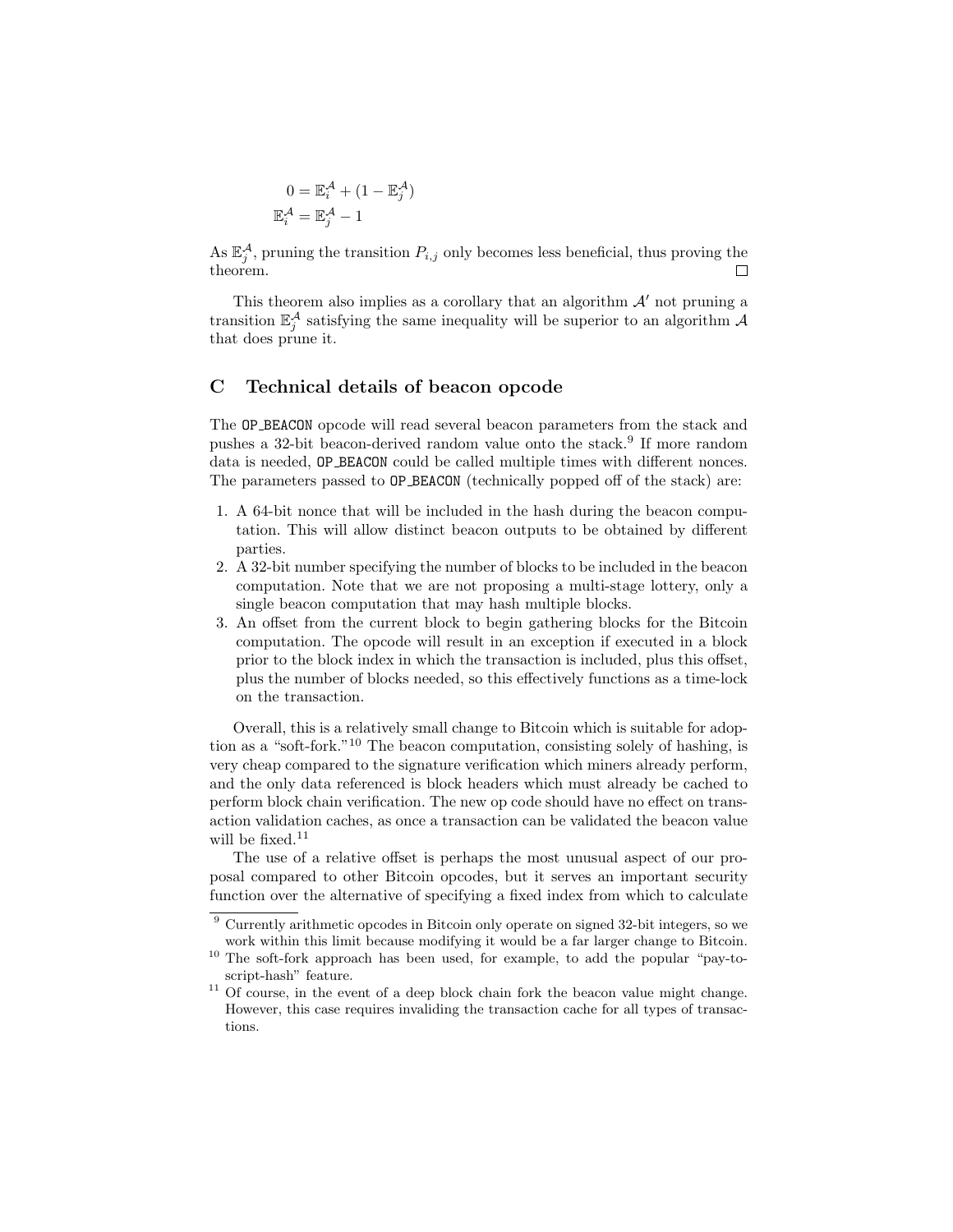the beacon, which we will describe in Appendix [C.2.](#page-29-1) A similar feature which is already implemented is that coinbase transactions cannot be redeemed until 100 blocks after they are included in the block chain, suggesting that this logic is not prohibitively complicated to implement.

## <span id="page-29-0"></span>C.1 Example lottery script

The following Bitcoin transaction script demonstrates how to make use of our proposed OP BEACON opcode to implement a two-player lottery, as described in Section [8.1:](#page-13-0)

```
// Beacon parameters:
0x41e053d8 // nonce
1 // number of blocks to include
1 // number of blocks to wait
           // before computing beacon
OP_BEACON
// Threshold to determine winner.
// Since integers are signed, an even
// two-party lottery has a threshold of 0
\OmegaOP_LESSTHANOREQUAL
// Check for Alice's signature, if Alice won
OP_IF
  OP_DUP
  OP_HASH160
   <alicePubKeyHash>
   OP_EQUALVERIFY
  OP_CHECKSIG
// Check for Bob's signature, if Bob won
OP_ELSE
   OP_DUP
  OP_HASH160
   <bobPubKeyHash>
  OP_EQUALVERIFY
   OP_CHECKSIG
OP_ENDIF
```
## <span id="page-29-1"></span>C.2 The advantage of relative offsets

Our example lottery script demonstrates the advantage of using a relative offset in OP BEACON to specify when the beacon is to be sampled prevents either party from ever gaining an advantage. Even if Alice has signed the wager transaction but Bob hasn't, her funds are not yet committed and she may sign them to a different transaction if she chooses to abort before Bob signs and the block is published. Neither party can gain any insight into the value of the beacon by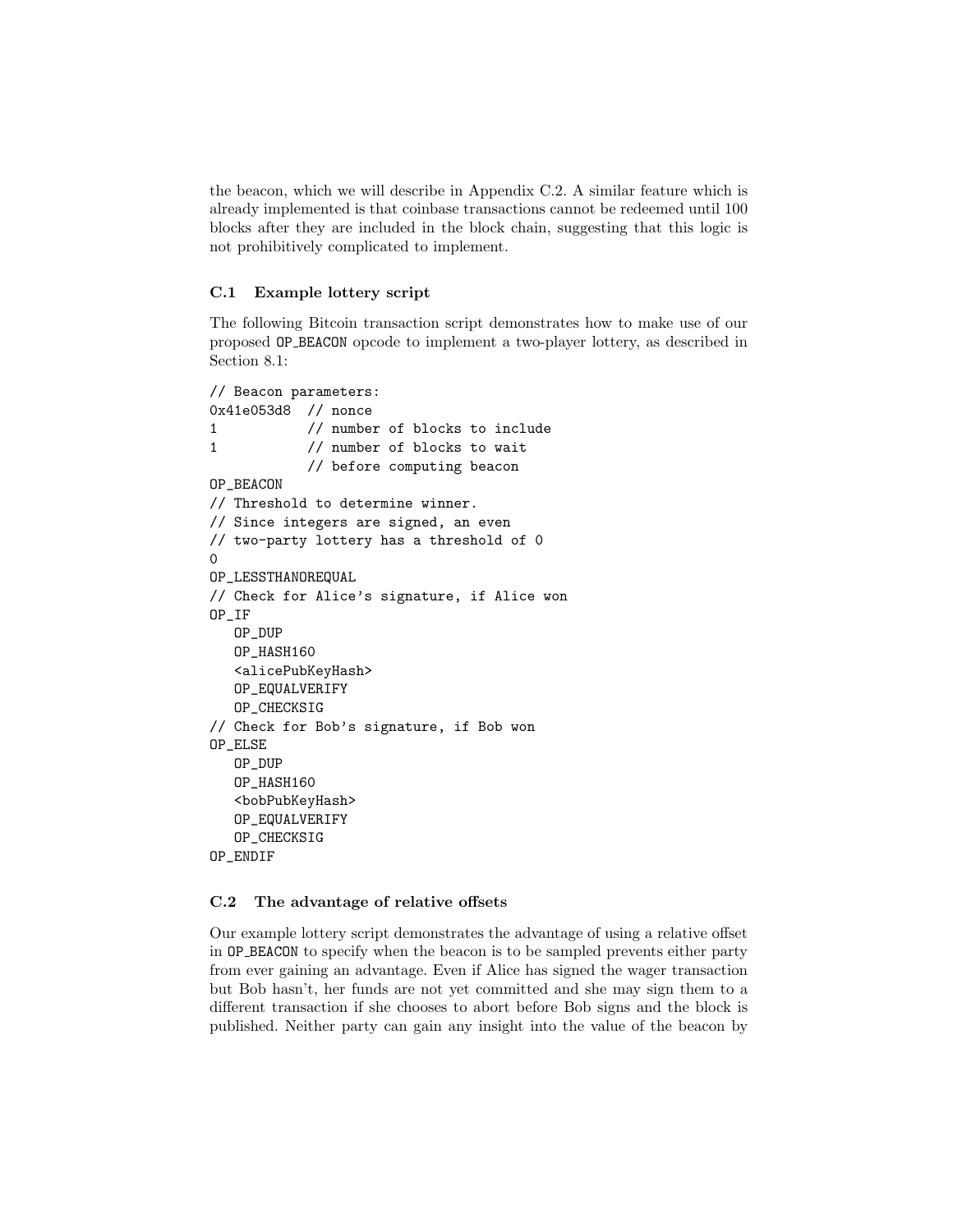delaying, since it will always be sampled a fixed amount of time in the future after the transaction is signed and published in the block chain.

An alternative design in which OP BEACON specified an absolute block index from which to sample the beacon might be vulnerable in this scenario if one party signed the transaction first and the other was able to delay until the beacon output was known. To prevent this, we would need a validation rule that that the block index used in a beacon calculation must occur after the block in which that transaction was public. Because the absolute index might be computed dynamically, however, we expect this will be more difficult to detect and prevent and hence lead to more dead transactions on the block chain, motivating us to propose relative offsets for our Bitcoin Improvement Proposal.

## <span id="page-30-0"></span>D Fair contract signing protocols

We can demonstrate the utility of asymmetric lotteries though the example of fair contract signing protocols, the original application of beacons [\[32\]](#page-17-0). Alice and Bob agree want to sign the same contract, but neither wants to sign first as they don't trust that the other will sign in return. Rabin proposed an elegant protocol involving a beacon that outputs a random integer in the range  $[1, k]$ . Alice begins by signing a message of the form, "I commit myself to the contract if the beacon outputs 1." Bob responds by signing the same message. For all  $i \in [1, k]$ , Alice and Bob exchange messages of this form, with neither party ever signing more than one contract which the other party hasn't signed.

If both parties are honest, they will sign contracts for all  $i \in [1, k]$  and the contract will be signed regardless of the beacon output. If Bob tries to cheat by not sending Alice his  $i<sup>th</sup>$  message after receiving her  $i<sup>th</sup>$  message, his attack will only succeed with probability  $\frac{1}{k}$  as Alice will not sign subsequent messages. Bob might attempt to force the Beacon to output  $i$  for the contract Alice has signed that he has not. This could be solved using a multi-stage MRL based on a Bitcoin beacon, since all k outcomes are equally likely, making Bob's attack cost  $O(k \cdot \lg N)$  for N stages (or k for a single stage). Cheating can be made to be arbitrarily expensive by choosing an appropriately large values for k and N.

A later variant of the protocol proposed by Ben-Or et al. [\[5\]](#page-16-17) demonstrates a natural application of asymmetric MRLs. In this version of the protocol, each party responds in each round with a contract of the form "I commit myself to the contract with probability  $p^{\prime\prime}$  where p is incremented by  $\beta$  from the last contract signed by the other party. Each party has an advantage of  $\beta$  in any given round. However, using our asymmetric MRL, we can create a lottery with three outcomes with probabilities  $p, \beta$ , and  $1 - p - \beta$ . We only need to defend against manipulation to produce the outcome with probability  $\beta$  (that the most recent signer is committed but not the other party), therefore we could write each contract to specify a an asymmetric multi-stage MRL which makes forcing the  $\beta$  event as expensive as possible.